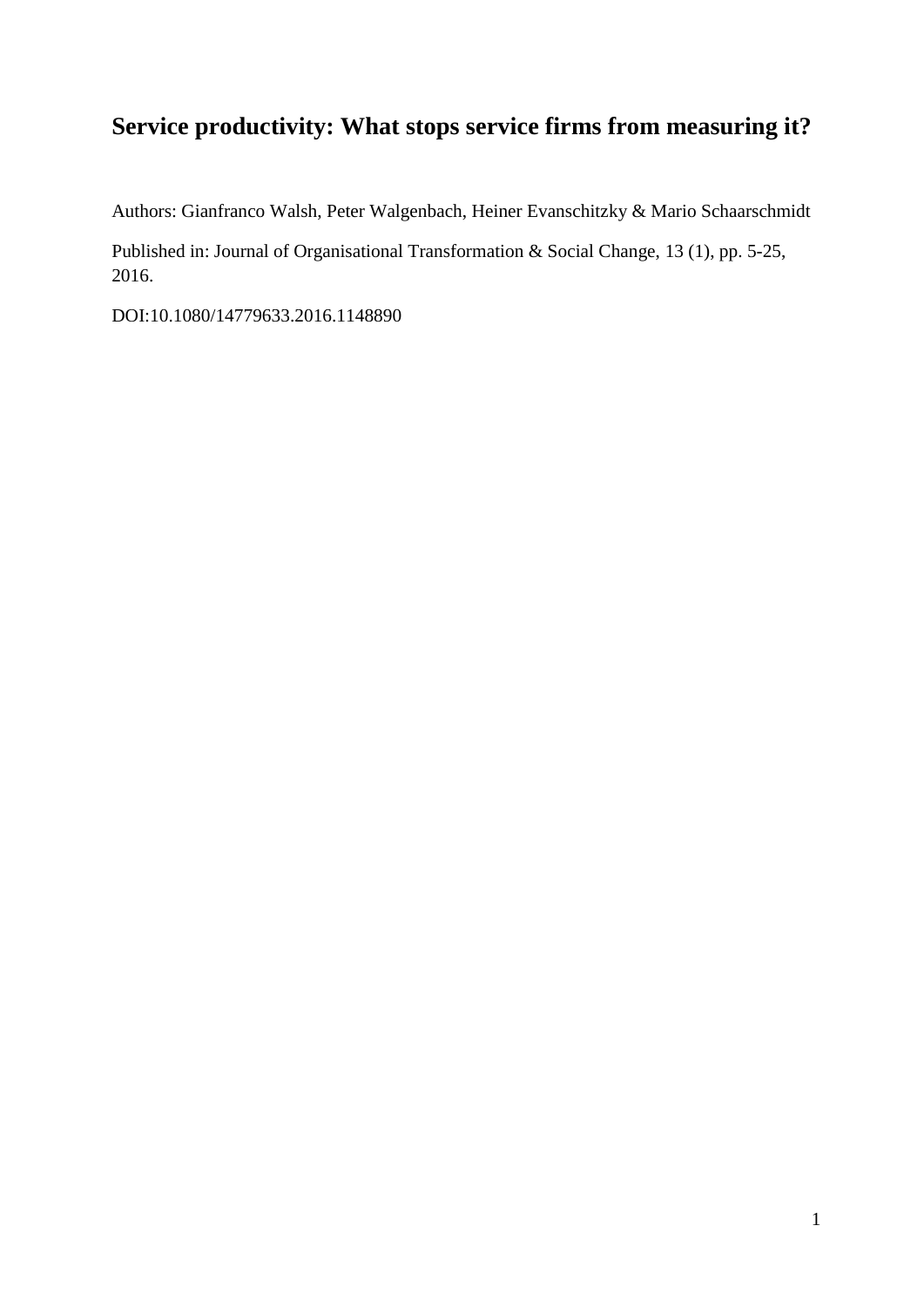# **Service productivity: What stops service firms from measuring it?**

### **Abstract**

Productivity measurement poses a challenge for service organizations. Conventional management wisdom holds that this challenge is rooted in the difficulty of accurately quantifying service inputs and outputs. Few service firms have adequate service productivity measurement (SPM) systems in place and implementing such systems may involve organizational transformation. Combining field interviews and literature-based insights, the authors develop a conceptual model of antecedents of SPM in service firms and test it using data from 276 service firms. Results indicate that one out of five antecedents affects the choice to use SPM, namely, the degree of service standardization. In addition, all five hypothesized antecedents and one additional antecedent (perceived appropriateness of the current SPM) predict the degree of SPM usage. In particular, the degree of SPM is positively influenced by the degree of service standardization, service customization, investments in service productivity gains, and the appropriateness of current service productivity measures. In turn, customer integration and the perceived difficulty of measuring service productivity negatively affect SPM. The fact that customer integration impedes actual measurement of service productivity is a surprising finding, given that customer integration is widely seen as a means to increase service productivity. The authors conclude with implications for service organizations and directions for research.

Keywords: behavioural theory of the firm, measurement, new institutional theory, resources and capabilities, service productivity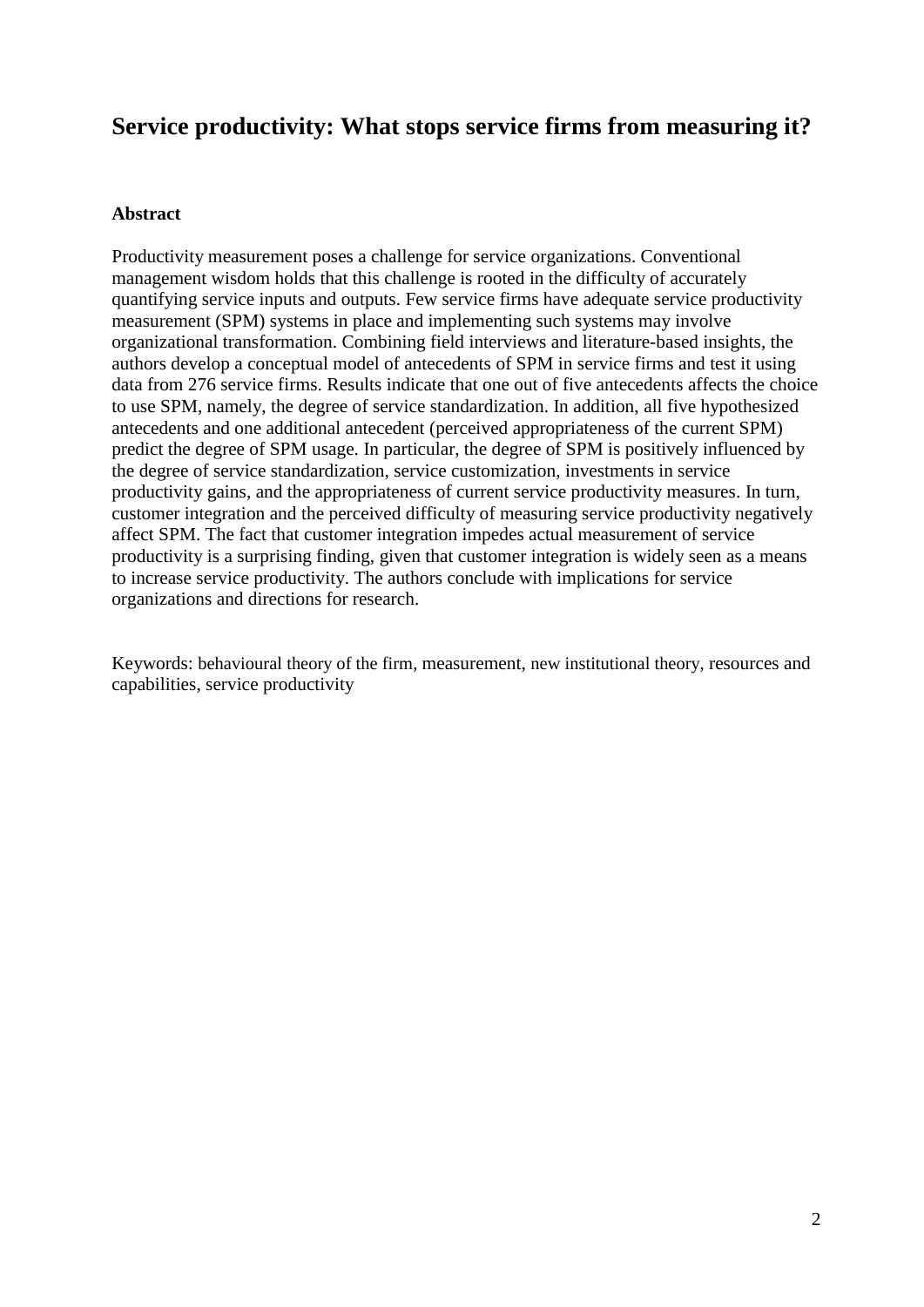## **Introduction**

Increasingly competitive service markets force service organizations to look for ways to increase the operational efficiency of service delivery (Ostrom et al., 2010; Prajogo & Goh, 2007; Ulaga & Reinartz, 2011). At both conceptual (e.g., Grönroos & Ojasalo, 2004; Johnston & Jones, 2004; Sahay, 2005; Parasuraman, 2010) and empirical (e.g., Brown & Dev, 2000; Lääts, Haldma, & Moeller, 2011; Rust & Huang, 2012) levels, growing literature centres on service productivity, generally defined as units of output (e.g., processed customers, sales) divided by units of input (e.g., labour hours) (e.g., López & Sune, 2013). Despite consensus about the merits of measuring service productivity, the trade press and scholarly articles continue to suggest that service organizations simply do not measure productivity to the extent that manufacturing firms do or measure their productivity without using the results in any meaningful way (Forfás, 2009; Heshmati, 2003; McKinsey, 2006).

It thus appears that some service organizations use productivity measurement as a response to a complex environment which expects organizations to behave in a certain, rationalistic way (Greenwood et al., 2011). In other words, measuring productivity is a way of fulfilling institutionalized expectations and gaining legitimacy (Meyer & Rowan, 1977). Consistent with the tenets of institutional theory, a service organization may try to gain legitimacy from its internal and external environment by being seen to 'do the right thing' (MacLean and Behnam, 2010), that is, engaging in performance measurement, which is considered to be rational in its environment. Interestingly, although this institutionalized expectation for accountability exists (e.g., Artz, Homburg, & Rajab, 2012), the literature is inconclusive as to whether performance measurement is associated with firm performance (e.g., Teeratansirikool et al., 2013). The uncertain link between measurement and performance may explain the general reluctance of some service organizations to fully engage in productivity measurement. Another, more technical, reason for the relative lack of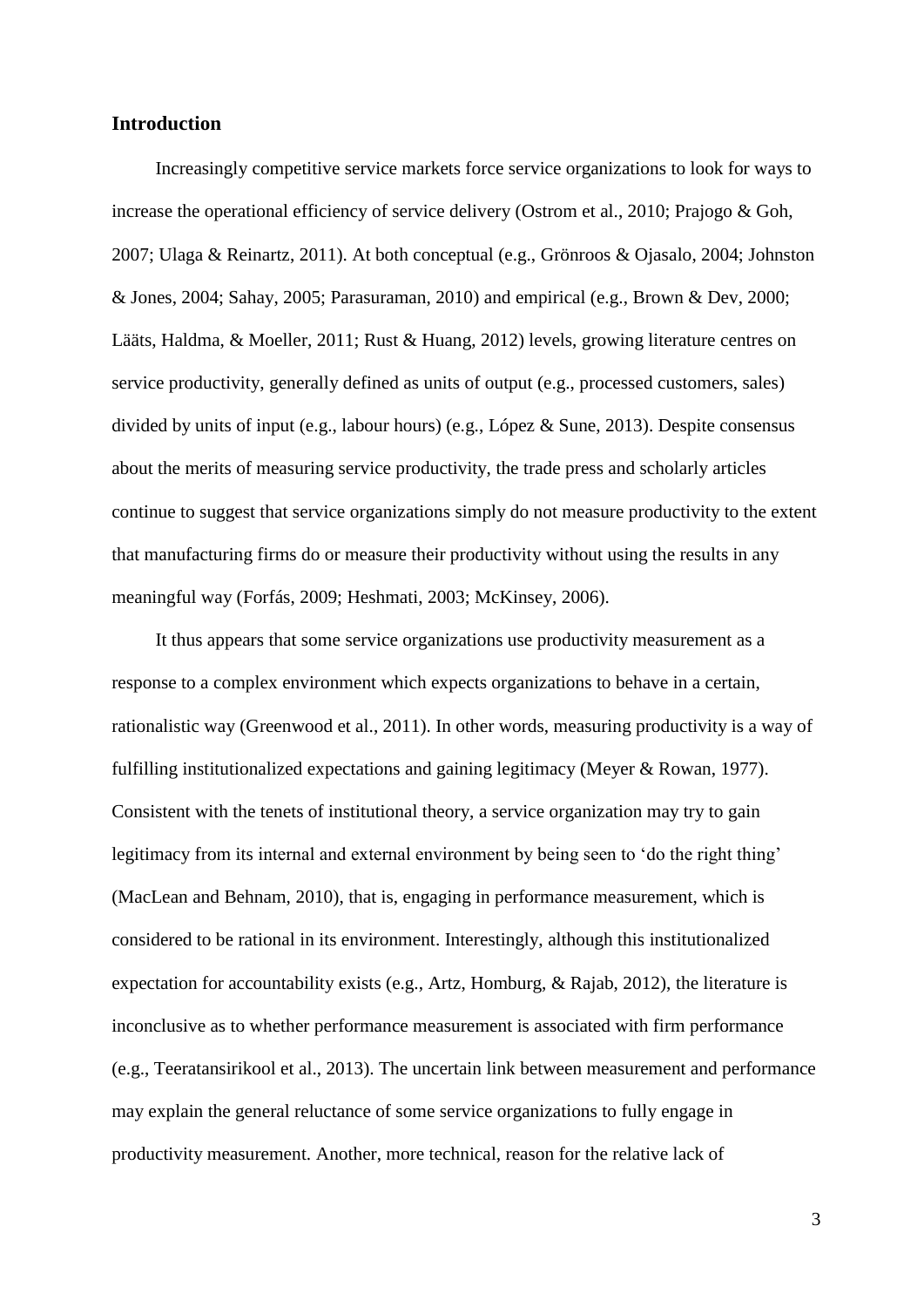measurement especially in people-processing services may be the complexity involved in measuring service productivity, particularly the difficulty of modelling the trade-off between changes in productivity (e.g., increasing customer throughput) and key service outcomes such as customer satisfaction (e.g., Anderson, Fornell & Rust, 1997; Singh, 2000; Wirtz, Chew & Lovelock, 2012), as well as the difficulty of aligning productivity measures with varying levels of customer integration. The reluctance may also stem from the realization that productivity measurement may require service organization to transform their capabilities and resources (Brynjolfsson & Hitt, 2000). Beyond the trade-off, we know little about the antecedents of service organizations firms' decisions to measure productivity. This is surprising given that performance measurement continues to be an important topic in organizational practice and research (e.g., O'Cass & Ngo, 2011; Soltani, van der Meer & Williams, 2005). Also, in many service industries, efficient service delivery processes are built into business models (Meuter et al., 2005).<sup>1</sup> Thus, service productivity measurement (SPM) should receive more attention than it currently does. Yet despite the importance of understanding why some service firms do and other service firms do not measure their productivity, organizational and management literature remains anemic on the topic. The accepted link between measuring and managing performance (Kaplan & Norton, 1996) implies that this research gap may be to the detriment of service organizations.

Complementing previous findings, our study identifies two sets of antecedents that predict SPM: service properties and productivity-related resources and capabilities. Such antecedents are central to understanding why service firms refrain from measuring productivity and also can provide guidance toward overcoming obstacles to measurement. This research therefore aims to make two main contributions. First, we develop a framework of antecedents of SPM based on pertinent literature, institutional theory, and complemented by

<u>.</u>

<sup>&</sup>lt;sup>1</sup> For example, discount retail chains realize high levels of store productivity by operating stores with few personnel and moving huge volumes through a narrow range of items.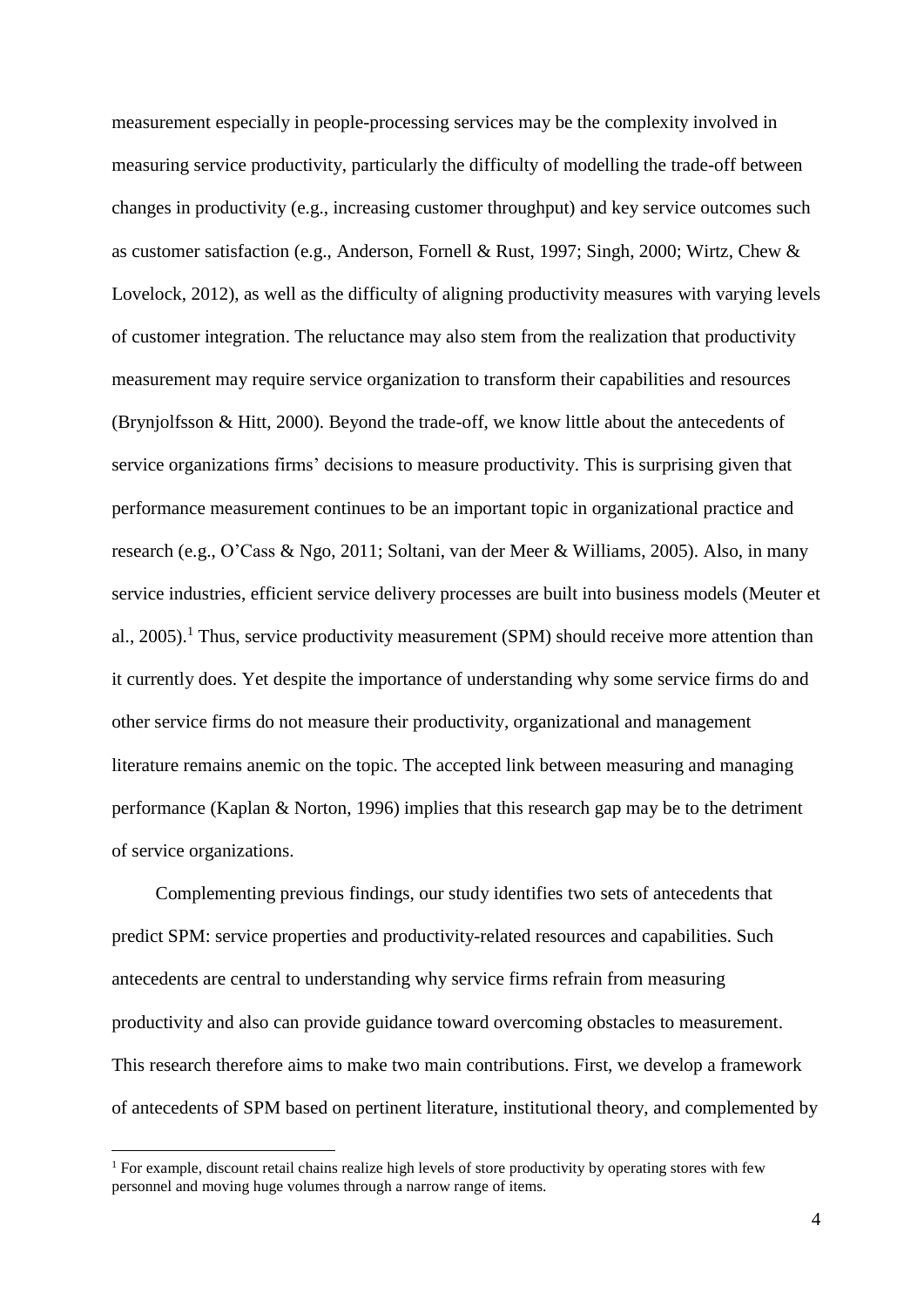qualitative insights. Second, we test the proposed framework to assess the differential effects of the two sets of antecedents on (1) the decision to engage in some sort of SPM and (2) the degree of SPM, or the extent to which a firm measures the productivity of its service creation activities.

We thus develop our conceptual model by integrating field interviews with literature insights (Gooner, Morgan, & Perreault, 2011). The data to test the conceptual model come from a sample of 276 service firms. In combination, our results show that only one antecedent, service standardization, affects whether firms measure their productivity, whereas both sets of antecedents affect the degree of SPM for firms that use productivity measurement.

The issues addressed in the present study are relevant for both conceptual and practical reasons. Conceptually, our model and the relationships predicted therein improve understanding of the pathways through which SPM can be increased. The model allows organizational and management scholars to disentangle the effects of different types of antecedents on SPM and provides a basis for further investigations into SPM. Practically, such research is important because it gives service organizations an indication of the disconnect between talk (i.e., SPM is important) and action (i.e., SPM is not fully embraced).

## **Conceptualization and hypotheses**

Previous research and anecdotal evidence suggest various factors could be responsible for service firms' reluctance to measure their productivity, such as the difficulty of accurately quantifying service inputs and outputs (Johnston and Jones, 2004), finding adequate measurement procedures (Nachum, 1999a), and institutional barriers (Gummesson, 1998). However, no framework draws together potential antecedents of service productivity measures. Considering the universal agreement that measuring productivity enhances business success (Ambler, 2000), such a framework offers multiple benefits: It allows management scholars and practitioners to take a broader, systematic view of the factors that influence a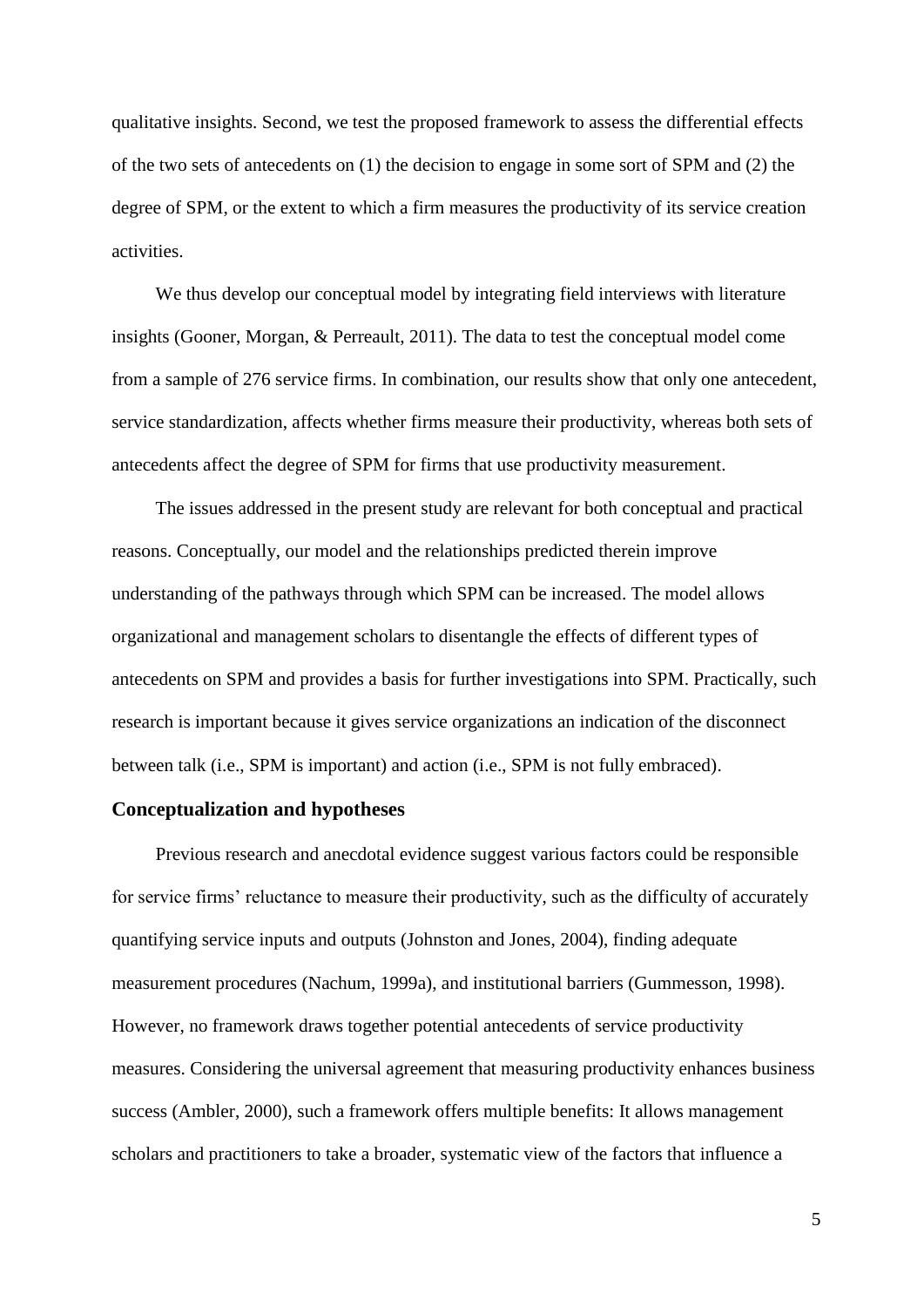service firm's likelihood of measuring productivity, and it illustrates how productivity measurement may be attained by managing its antecedents.

To develop a conceptualization that reflects the interactional nature (between customer and firm) of service delivery and narrow the focus onto the key factors required for a model, we first conducted qualitative fieldwork. Following Gooner, Morgan, and Perreault (2011), we synthesized practitioner and academic literature relevant to SPM. Then we developed an interview protocol based on in-depth discussions with a convenience sample of 15 senior service managers involved in assessing performance in their respective firms (see Appendix 1). These firms come from different service industries. Amongst others, managers were asked whether their firm employed SPM and, where applicable, about their experience with the measures used.

The interview protocol contained open-ended questions and was applied in semistructured, face-to-face depth interviews (Fontana & Frey, 2005) with 38 senior service managers. These senior managers were recruited with the assistance of a trade association of service firms, and they represented a wide range of service firms from different service industries, ranging from firms with three employees to large multinational service providers with more than 65,000 employees. In addition, we interviewed representatives of chambers of commerce and major trade associations. The interviews covered various aspects of SPM, including the ability of measures to capture varying levels of customer input. Collectively, these interviews helped identify factors for understanding SPM and its antecedents, as well as elicit managers' beliefs in relation to the cause-and-effect relationships among the factors. The results of this qualitative fieldwork show that SPM relates to the type of service offered and the level of customer integration, consistent with early work on service productivity that highlights the critical role of customers' active involvement in service creation for attaining greater service productivity (e.g., Bateson, 1985; Lovelock & Young, 1979).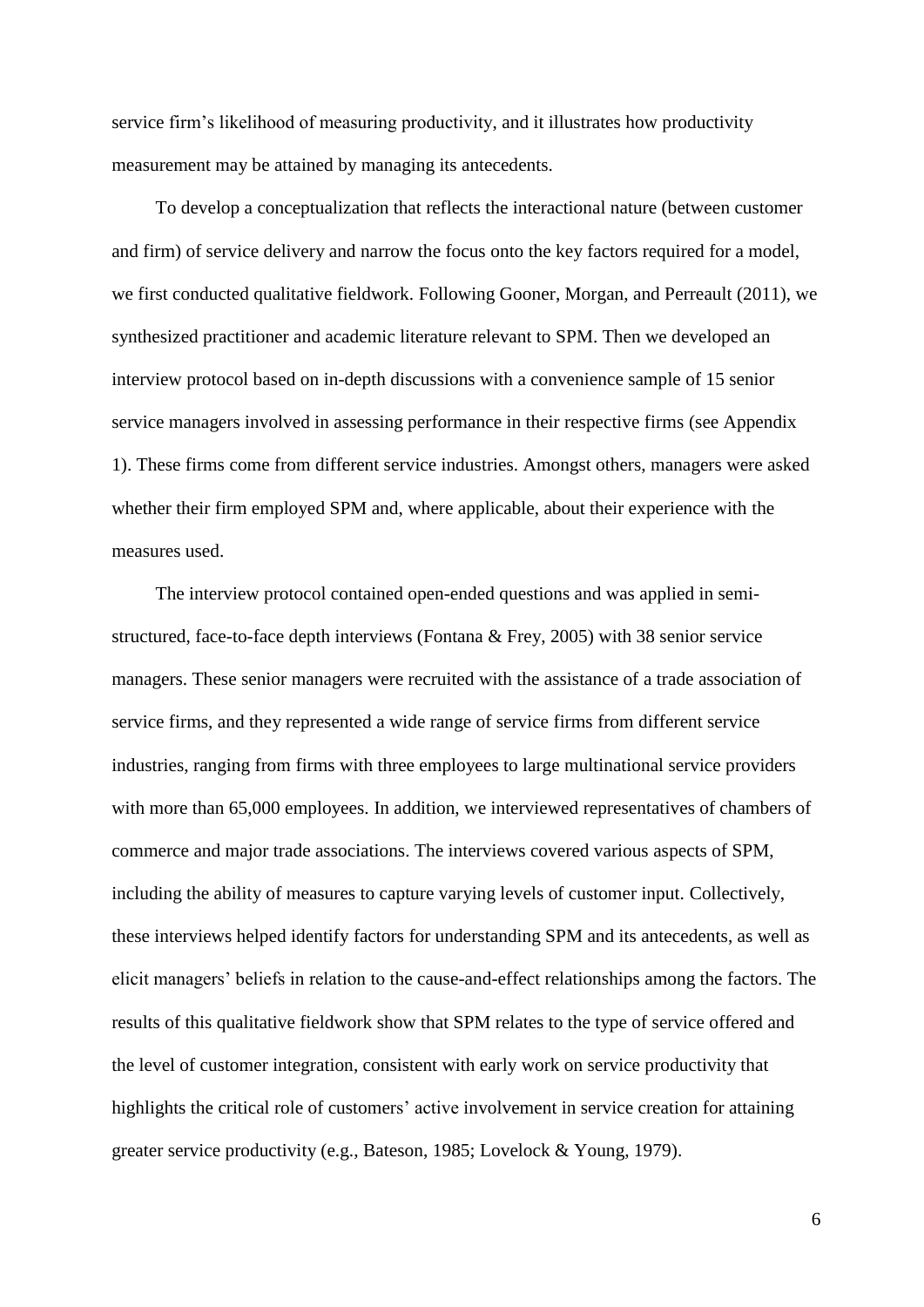Using the results of the qualitative study, we considered different theories that appeared potentially relevant for exploring the links between SPM and its antecedents. Two theories helped us better understand the results of our interviews and informed the questionnaire development for our quantitative study: the behavioural theory of the firm (for a recent overview, see Gavetti et al., 2012) and new institutional theory (cf. Scott, 2014). Both theories align closely with our fieldwork-based conceptual model, and we used them as theoretical lenses for exploring the theoretical relationships suggested in the conceptual model. First, the behavioural theory of the firm highlights the fundamental decisions of firms about price, output, and resource allocations (Cyert & March, 1963). By departing from the assumption of rational decision makers, behavioural theory sheds light on how attention allocation in decision making affects the decision outcomes.

Second, institutional theory suggests a sociological view of organizations and their interactions with societal institutions and expectations (Beck & Walgenbach, 2005; Dacin, Goodstein, & Scott, 2002). In particular, it focuses on the composition of organizational structures and routines in response to external influences and attempts to explain why many organizations are so similar, a phenomenon known as institutional isomorphism (DiMaggio & Powell, 1983).

Drawing on new institutional theory, we argue that organizational transformation (e.g., prompted by the decision to engage in SPM) not only aims to help the organization to "compete effectively in its competitive milieu" (Newman, 2000, p. 603) but that the formal structure of organizations is a consequence of changes in external expectations, i.e., of changes of expectations in the field the organizations is operating in. Organizations adopt those structures and practices that are regarded as rational in society general or by important claimant groups of the organization. For example, there is a general belief in western societies that business firms measure and need to measure their productivity. However, departing from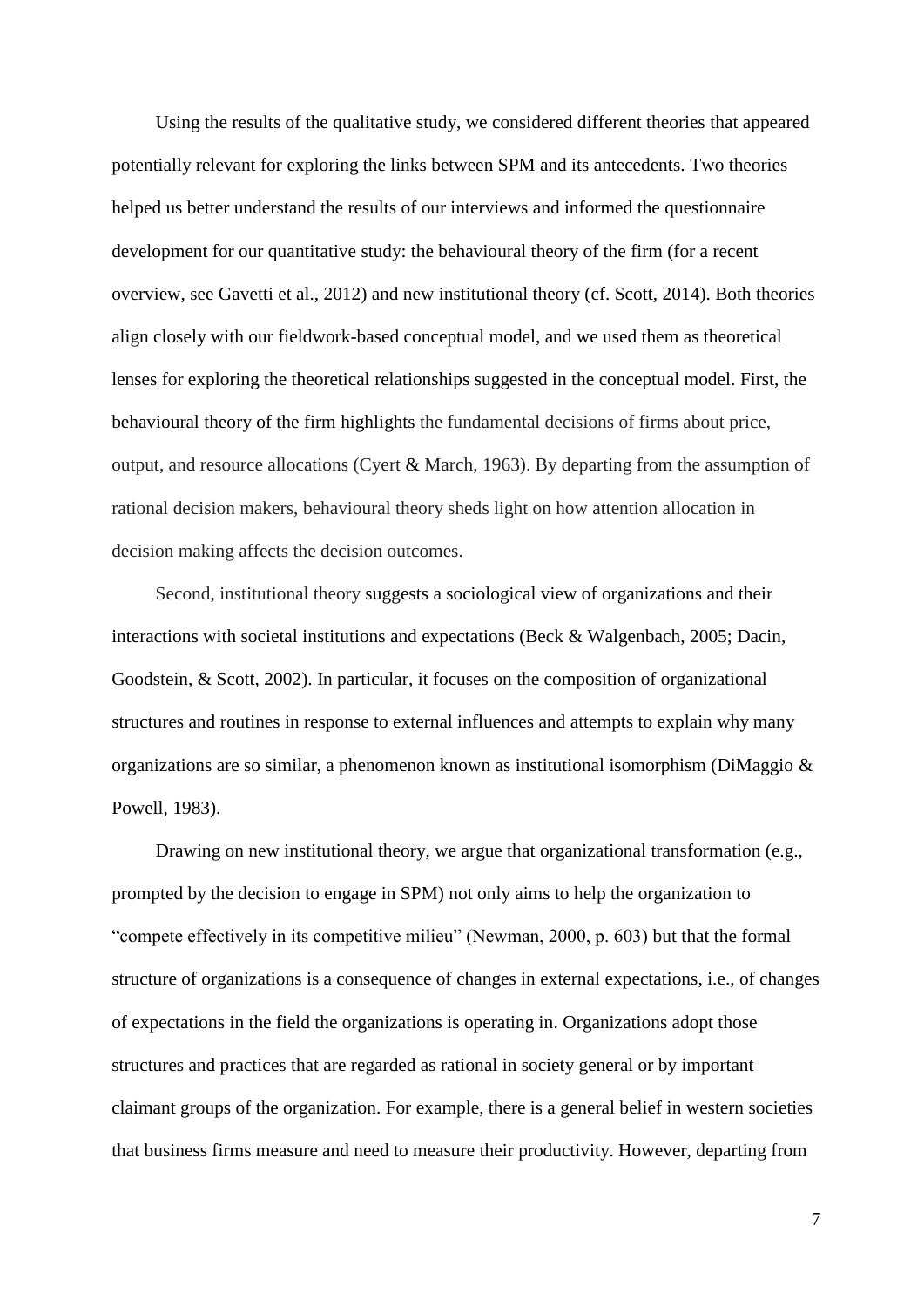this basic argument of institutional theory, we state that service firms deviate from this general societal expectation, because of the intangibility of services and greater integration of their customers into service delivery, which make the adoption of service productivity measurement less meaningful.

Although we do not test the behavioural and institutional theories, the present study shows that these considerations help support and inform hypotheses about the constructs we identified in our qualitative fieldwork.

Specifically, the fieldwork-based conceptualization suggests that SPM is influenced by two sets of antecedents: service properties and productivity-related resources and capabilities. Service properties include:

- the degrees of service standardization,
- service customization, and
- customer integration.

Productivity-related resources and capabilities instead feature:

- investments in service productivity gains,
- difficulties in measuring productivity, as well as
- the appropriateness of current productivity measures.

The latter antecedent is only relevant for firms that actually engage in SPM. Therefore, the main antecedents of SPM are capabilities related to SPM, customers and their role in service creation, and the level of resource deployment. This finding ties in with the conventional management belief that firms should deploy resources first to build capabilities that later translate into better performance (e.g., Makadok, 2001). Firms possess tangible and intangible resources and represent a collection of capabilities and routines, all of which relate to firm performance (e.g., Becker, 2005; Teece, Pisano, & Shuen, 1997). Therefore, differences in firm performance may result from heterogeneous resources, routines, and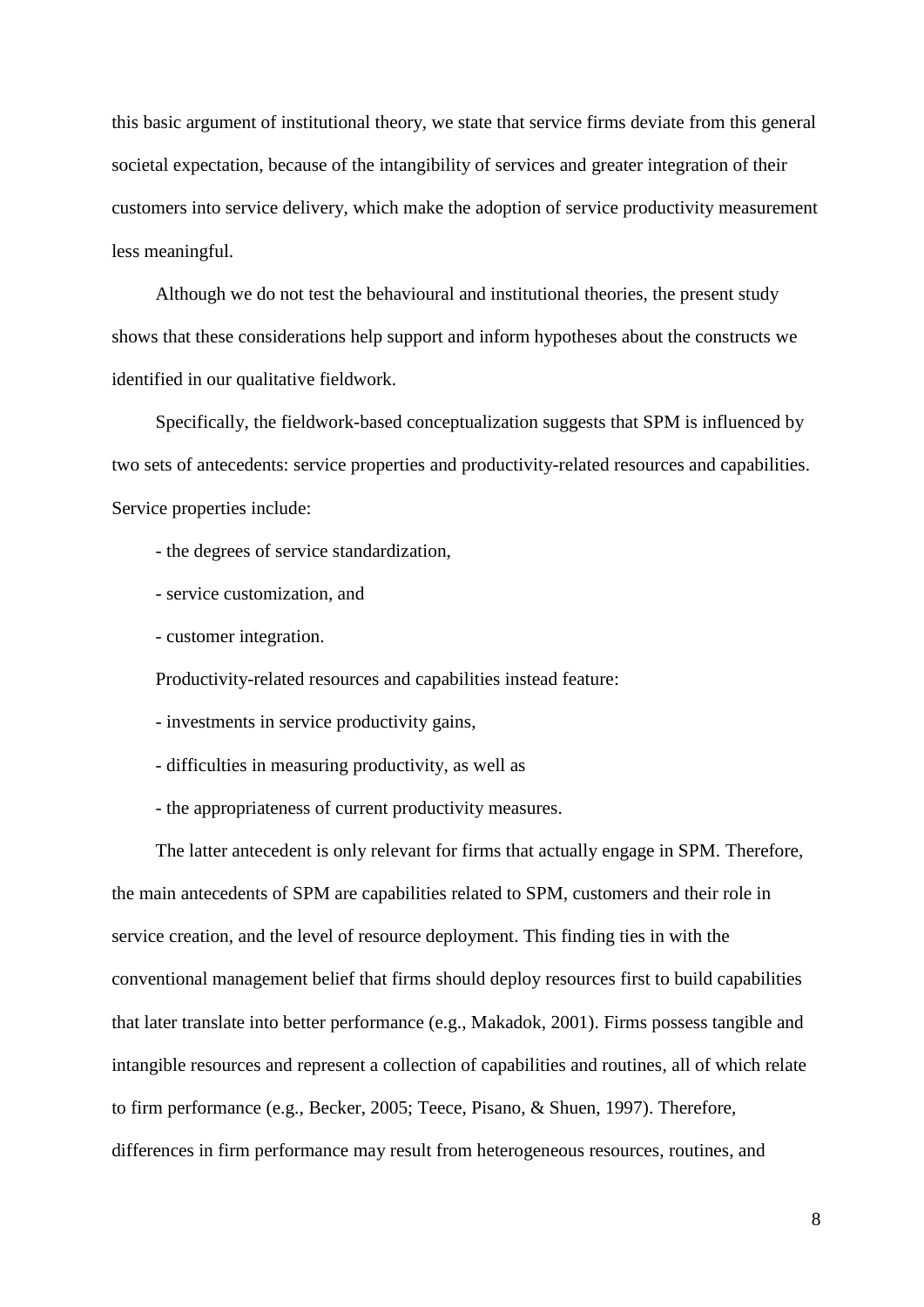capabilities across firms (Barney & Arikan, 2001). Organizational routines enable distinctive activities to be performed (Teece, Pisano, & Shuen, 1997), and SPM constitutes a distinct firm activity.

#### *Service properties*

The field interviews showed that the properties of the service delivered were associated with the degree to which a firm engages in SPM. The most frequently mentioned service properties were the degrees of service standardization, service customization, and customer integration. The interviewees emphasized that the degree of service standardization and the degree of service customization are not opposite ends of the same continuum, as has been posited (e.g., Sundbo, 2002), but actually distinct reasons for (not) measuring service productivity.

The creation of the service can be standardized through service scripts and manuals aimed at regulating employee behaviours, but the delivery and encounters can be customized (Wang et al., 2010). Such standardized–customized service delivery becomes possible, for example, when a service firm uses service scripts but also empowers employees to respond flexibly to customer needs (Heracleous & Wirtz, 2010). Standardization in service firms appears in the form of manuals, operating procedures, and other blueprints that regulate individual behaviours to control, predict, and minimize mistakes or deviations among employees. Not only is the process under control, but the costs are reduced, and efficiency is maximized through standardization. Increasing service standardization equates to more quantifiable outputs (e.g., number of served customers), which facilitates productivity measurement. Thus:

*Hypothesis 1*: The degree of service standardization positively affects (a) the choice to measure service productivity and (b) the degree of service productivity measurement.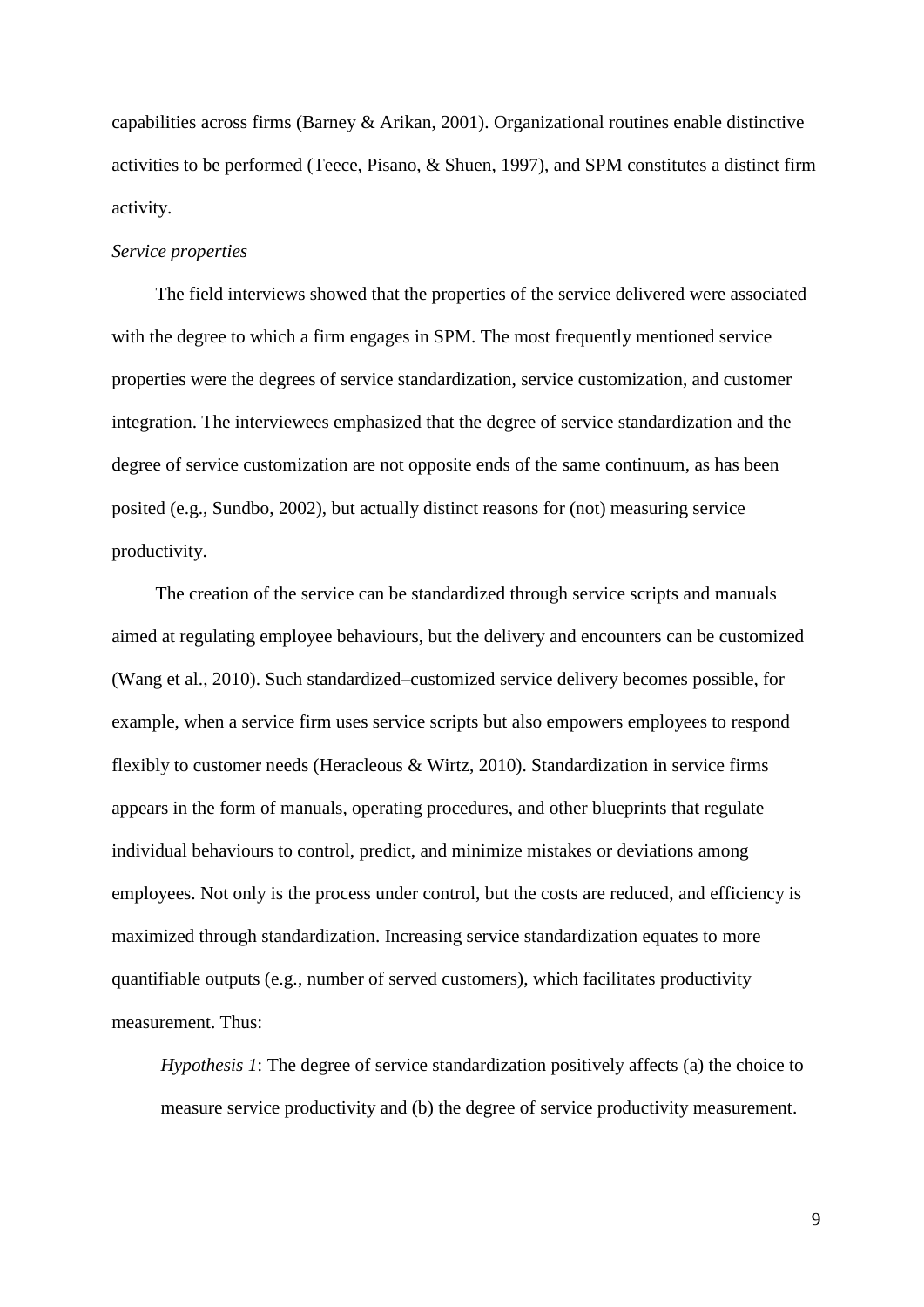To meet customer needs fully, service providers match their offerings to customer preferences (Ghosh, Dutta & Stremersch, 2006). Thus, the service firm must provide customized attributes, features, and unique delivery methods. Typically, service providers and customers work together to achieve customization (Tuli, Kohli & Bharadwaj, 2007). However, greater service customization tends to exacerbate the challenge of measuring service productivity though (Wang et al., 2010). A standardized service provision lends itself to SPM because the service inputs and outputs show less variance than do customized services, yet customized service provision cannot be excluded from SPM. Our interviewees noted in particular that customized services tend to involve a larger resource deployment (e.g., employee input), which is why they need to engage in SPM. Deploying resources to SPM created a lock-in situation for these interviewees, in that an increase in investments leads to a greater perceived obligation to engage in productivity measurement, consistent with the notion that higher investments attract more attention from organizational decision makers (Cyert & March, 1963; March, 1994). According to our interviews and despite the obvious tension with our first hypothesis, we predict:

*Hypothesis 2*: The degree of service customization positively affects (a) the choice to measure service productivity and (b) the degree of service productivity measurement.

A concept related to but not the same as service customization is customer integration, or the active participation of the customer in service creation. Prior literature advocates customer integration as a means to increase service productivity (e.g., Gouthier & Schmid, 2003; Lovelock & Young, 1979; Xue & Harker, 2002), yet our interviewees suggest that a high degree of customer integration poses a challenge in terms of SPM, because of the difficulty of quantifying customer integration. Not only does customer integration defy measurement with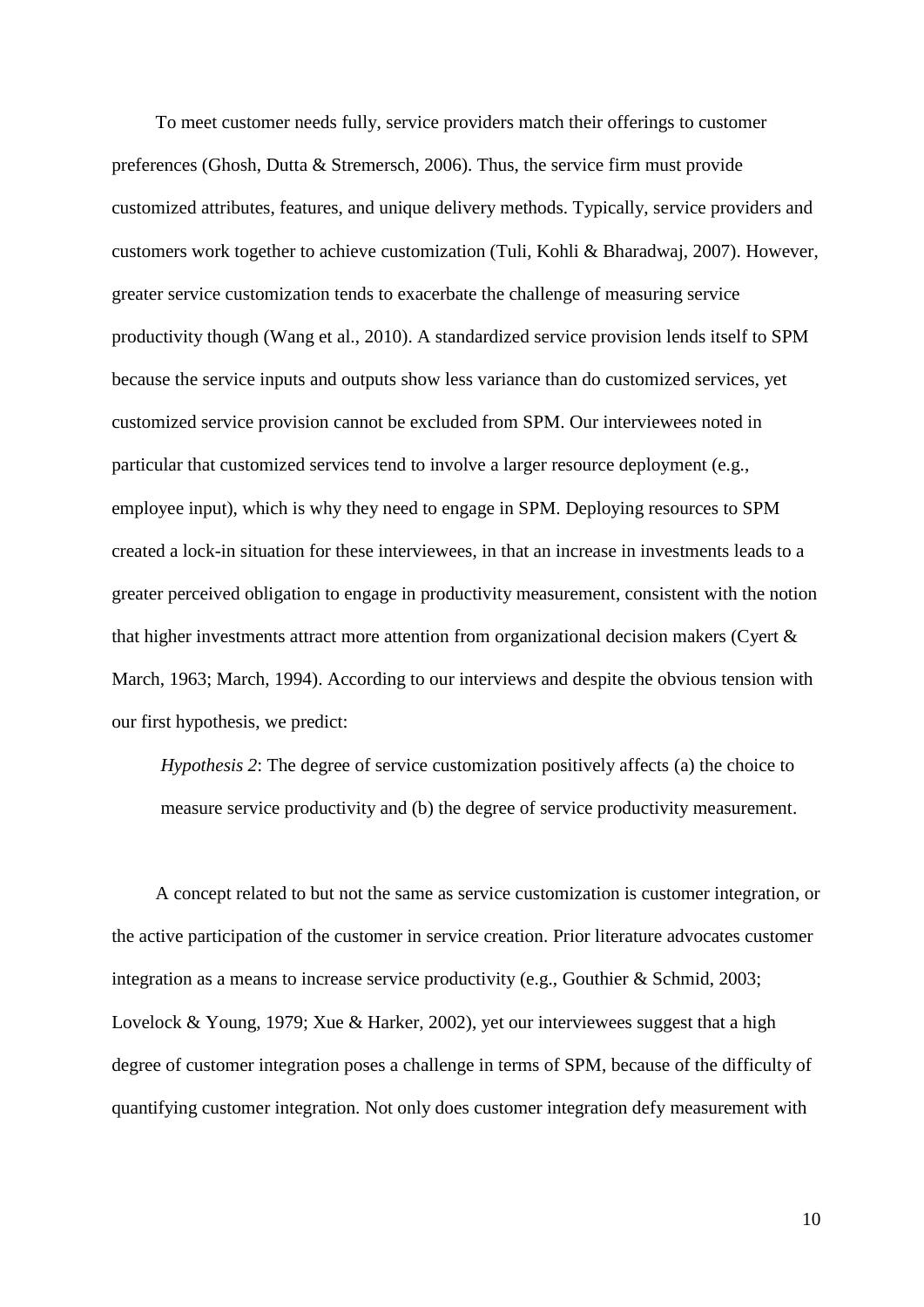extant measurement tools, but it brings about higher costs for the firm's value-creating processes.

Consistent with extant literature, our interviewees stated that customer integration changes existing value-creating processes, so information systems must efficiently handle the intensity and complexity of the interaction (e.g., Duray, 2002; Lee, Barua, & Whinston, 2000). Customer–firm co-creation creates a situation described as team production in economic theories (Alchian & Demsetz, 1972). In team production it is difficult, and sometimes impossible, to separate and measure inputs and contributions of individual team members to the output of the overall team. Our interviewees suggested that SPM becomes less likely with increasing customer integration; even when their firms engaged in productivity measurement, customer integration would hamper the degree to which they measured productivity, because of the difficulty of quantifying customer inputs. Thus, with increasing customer integration firms depart from what generally is perceived to be rational in doing business in western societies, namely measuring the productivity of activities. Further, with increasing customer integration they also tend to only loosely couple the measuring of service productivity with the production of services; in other words, they reduce the degree of service productivity measurement. We therefore predict:

*Hypothesis 3*: The degree of customer integration negatively affects (a) the choice to measure service productivity and (b) the degree of service productivity measurement.

#### *Productivity-related resources and capabilities*

Investments in productivity gains are an import prerequisite for enabling a firm to measure its productivity effectively (Walsh, Enz, & Canina, 2008). Such investments may be prompted by the degree of resources deployed to create a good or service. In other words, the more resources go into creating a service, the more a firm will attempt to achieve productivity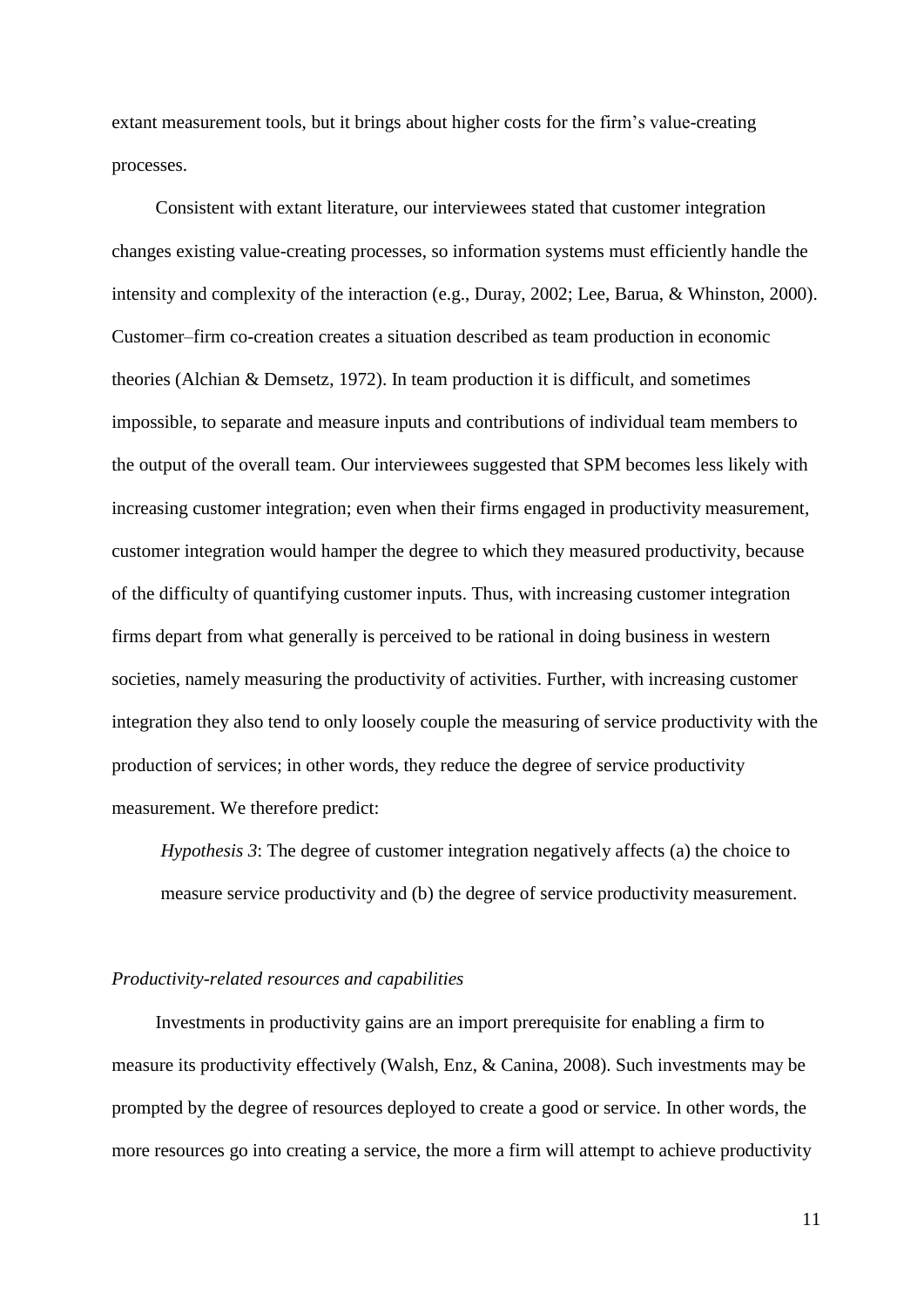gains, because the investments have likely attracted attention from organizational decision makers (Cyert & March, 1963; March, 1994). Our interviewees listed different paths to increased productivity, such as investments in IT, employee training, or process optimization (e.g., introducing service scripts). This description is consistent with management literature that suggests that firms make investments to improve productivity and firm performance (e.g., Makadok, 2001; Sirmon & Hitt, 2009). For example, firms invest in IT because it can confer competitive advantages through greater coordination and productivity (e.g., Walsh, Schubert, & Jones, 2010). Moreover, interviewees stressed that the more resources their firms deploy to service creation, the greater the need to invest in measures to improve productivity.

Although achieving productivity gains is an accepted goal of service management and the concomitant investments generally are considered necessary (Ellinger et al., 2011), service firms do not automatically engage in SPM. In some firms, productivity is not measured until after significant investments in productivity have been made. That is, only after resources have been deployed does the need for SPM arise, because the investments signal managerial commitment, according to several respondents. This observation also is consistent with institutional theory, which suggests that there is a chasm between socially accepted knowledge in the environment of the organization (i.e., SPM is useful) and actions aligned with such knowledge in the organization (Conner & Prahalad, 1996). Only prompted by substantial investments, a firm may start measuring service productivity. Thus, the chasm can be bridged if firms make commitments, such as investments in service productivity gains, to goals such as SPM. Thus, we predict:

*Hypothesis 4*: Investments in service productivity gains positively affect (a) the choice to measure service productivity and (b) the degree of service productivity measurement.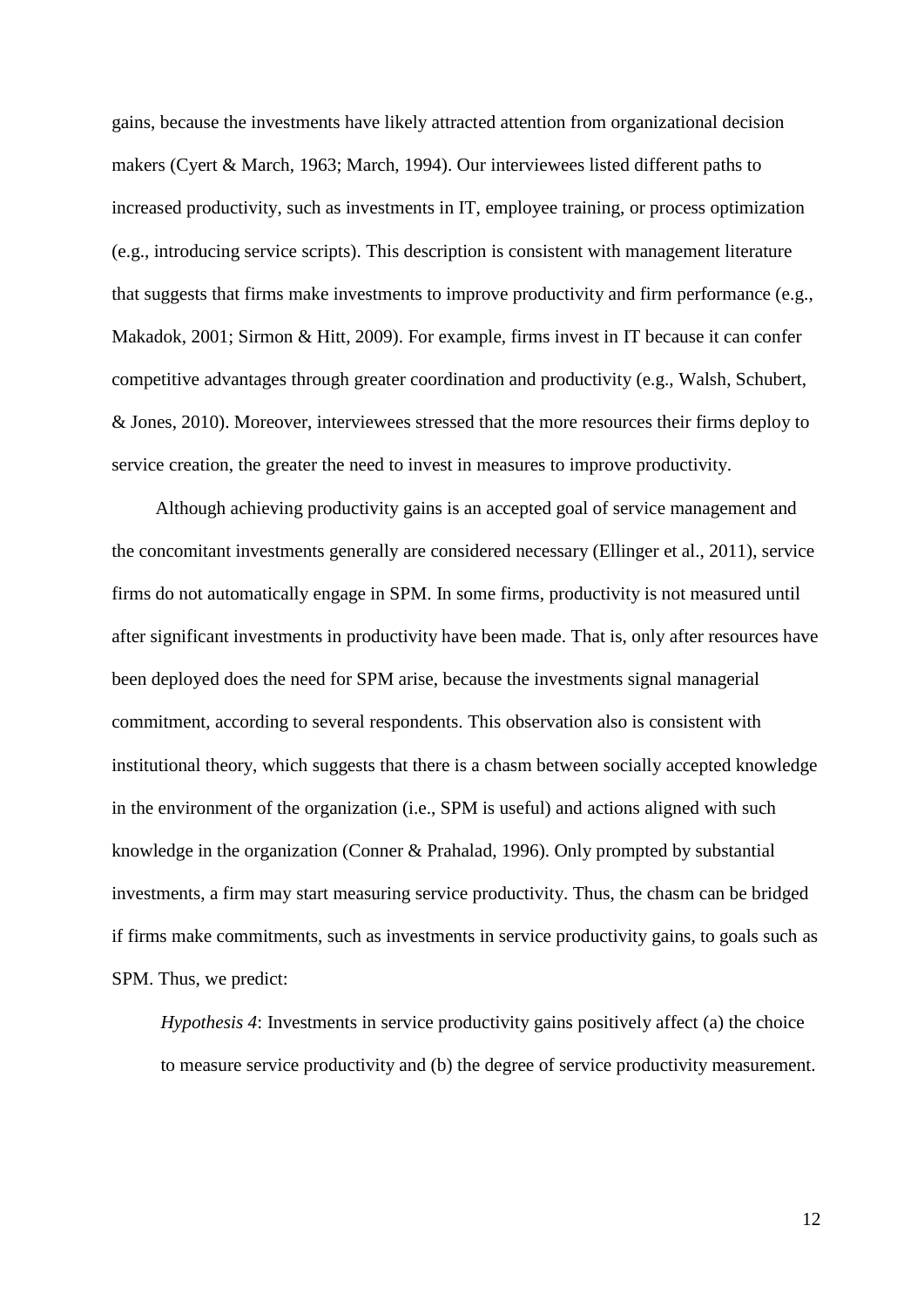The difficulty associated with measuring service productivity offers a central reason that firms do not employ SPM (e.g., McLaughlin & Coffey, 1990; Nachum, 1999b; Vuorinen, Järvinen, & Lehtinen, 1998). This technical difficulty arises primarily from the complexity and heterogeneity of inputs and outputs and the ambiguity of the relationship between input and output. Our field interviews confirmed that service firms face various measurement challenges associated with the unstandardized service delivery, questions about how to assess a successful service delivery, and methods for quantifying the non-time input of employees (e.g., accuracy, empathy), as suggested in prior literature (e.g., Brignall & Ballantine, 1996; Singh, 2000), which likely explains why SPM is less institutionalized than other forms of performance measurement. Therefore, we posit the following:

*Hypothesis 5*: The difficulty of measuring productivity negatively affects (a) the choice to measure service productivity and (b) the degree of service productivity measurement.

Finally, most firms appear conscious of the various ways available to measure service productivity. Informants noted the complexity of SPM in terms of quantifying inputs and outputs and acknowledged that the measures they used did not capture that complexity. For example, output should be measured not only in units of service (e.g., served customers, revenue per employee) but also as customer satisfaction, which current measures do not tend to capture. The inadequate measures of service productivity make it less likely that firms assess their productivity or, if they do, measure it to a meaningful degree. Conversely, we expect increased usage of SPM when measures are perceived as appropriate and meaningful. Therefore,

*Hypothesis 6*: The perceived appropriateness of current productivity measures positively affects the degree of service productivity measurement.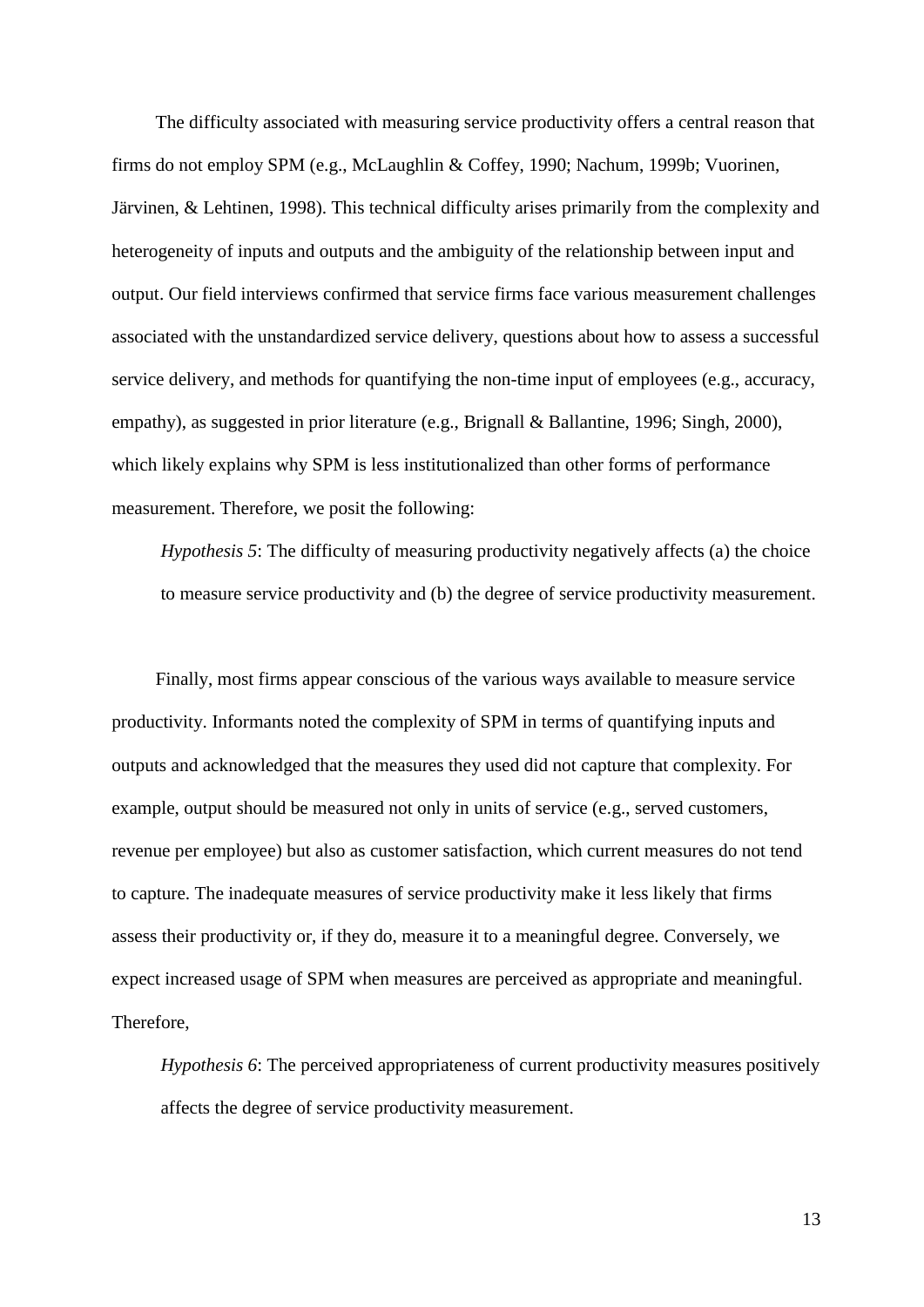# **Method**

#### *Data collection*

We analysed German service firms from different service sectors, so our available sample consisted of more than 1.7m service firms, according to the German federal statistical office (Destatis, 2013). The sectors covered in the survey correspond with those included in the German WZ ("Wirtschaftszweige") industry code, which is aligned with the pan-European NACE code. Many of the firms are members of industry associations such as the German Federal Association of Service Firms (BDD). From this sample frame, we drew a random sample of 2,000 firms. The mail surveys, addressed to senior managers, used a standardized questionnaire, which we had developed in cooperation with business partners and pretested. The questionnaire comprised two sections. The first asked respondents to provide firm-related information (e.g., sector, size), and the second contained questions pertaining to the firm's SPM.

The data collection process yielded responses from 292 firms. A response rate of above 14% is acceptable, given that no incentives were offered and is on par with response rates obtained in other studies using cross-sectional samples of service firms (e.g., Carbonell, Rodriguez-Escudero & Pujari, 2011). After excluding firms with missing responses, we attained a final sample of 276 firms, many of which came from the financial service sector (n  $= 69$ ; 25%). We also had firms from the retailing services sector (n = 43; 15.6%) and tourism, hotel, and restaurant sector ( $n = 37$ ; 13.4%). The sample was representative of service firms in Germany (Destatis, 2012).

Nearly all respondents were members of the senior management team, such as executives in commercial and technical areas (40%), CEOs/general managers/owners (27%), and department heads (21%), and thus qualified to respond to the survey. The distribution of firms by size, measured as the number of full-time equivalent employees, indicated that 53%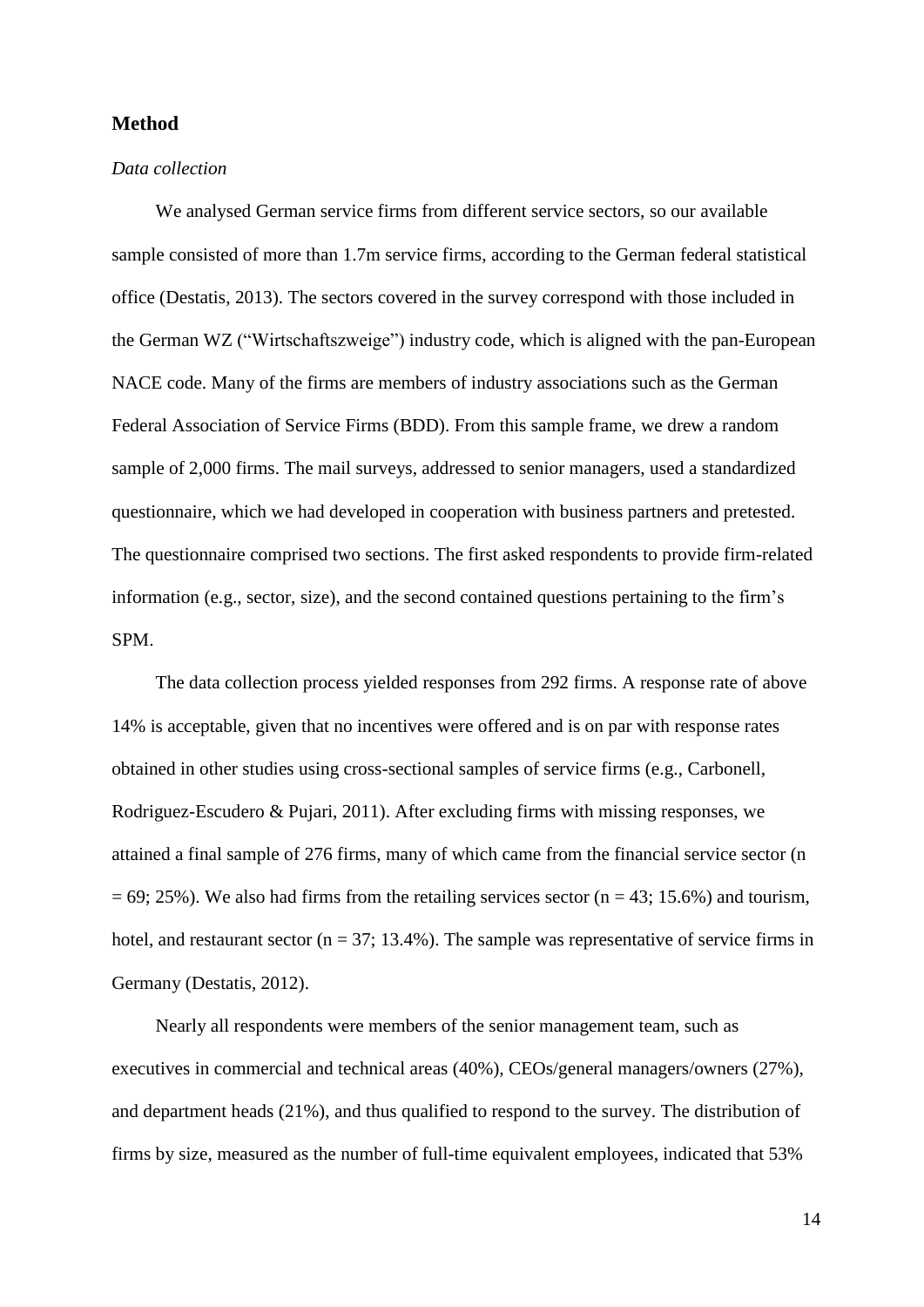of firms hired between 2 and 250 employees, whereas 47% had 251 or more employees, and the total average number of employees was 1,366.

Because we used self-reported data, we conducted several quality checks to ensure the reliability and validity of the data. To reduce non-response bias, we kept the questionnaire relatively short, to minimize the likelihood that respondents would refuse to participate due to time constraints or inconvenience. The data collection took place over a two-week period. Following Armstrong and Overton (1977), we compared the main model variables across early and late respondents, and no statistically significant differences arose.

### *Measures*

Single-item measures anchored on five-point response scales  $(1 = "disagree fully/very$ low/inappropriate";  $5 =$  "fully agree/very high/appropriate") served for all but one variable (i.e., difficulty of measuring productivity), as we depict in Figure 1. These measures helped keeping the questionnaire at a reasonable length and reflected Bergvist and Rossiter's (2007) proposition that constructs consisting of one object can use single-item measures. In addition, Drolet and Morrison (2001) maintain that multi-item measures are neither desirable nor necessary in all cases. Finally, single-item measures yield 'non-psychometric' advantages (see also Fuchs & Diamantopoulos, 2009). Single-item measures are shorter than multiple-item measures, increasing the likelihood that surveys are completed by respondents, and they take up less space and are more cost-effective because respondents have to take less time out of their workday to complete a survey (Nagy, 2002).

Therefore, to measure the degree of service standardization, we asked respondents to provide a ranking on the item "The service our firm offers is largely standardized"; the degree of service customization item was "To what degree is the service customized to the customer's needs?"; and the degree of customer integration used "To what extent is the customer involved in the service-creation process?" Intended investments in service productivity gains were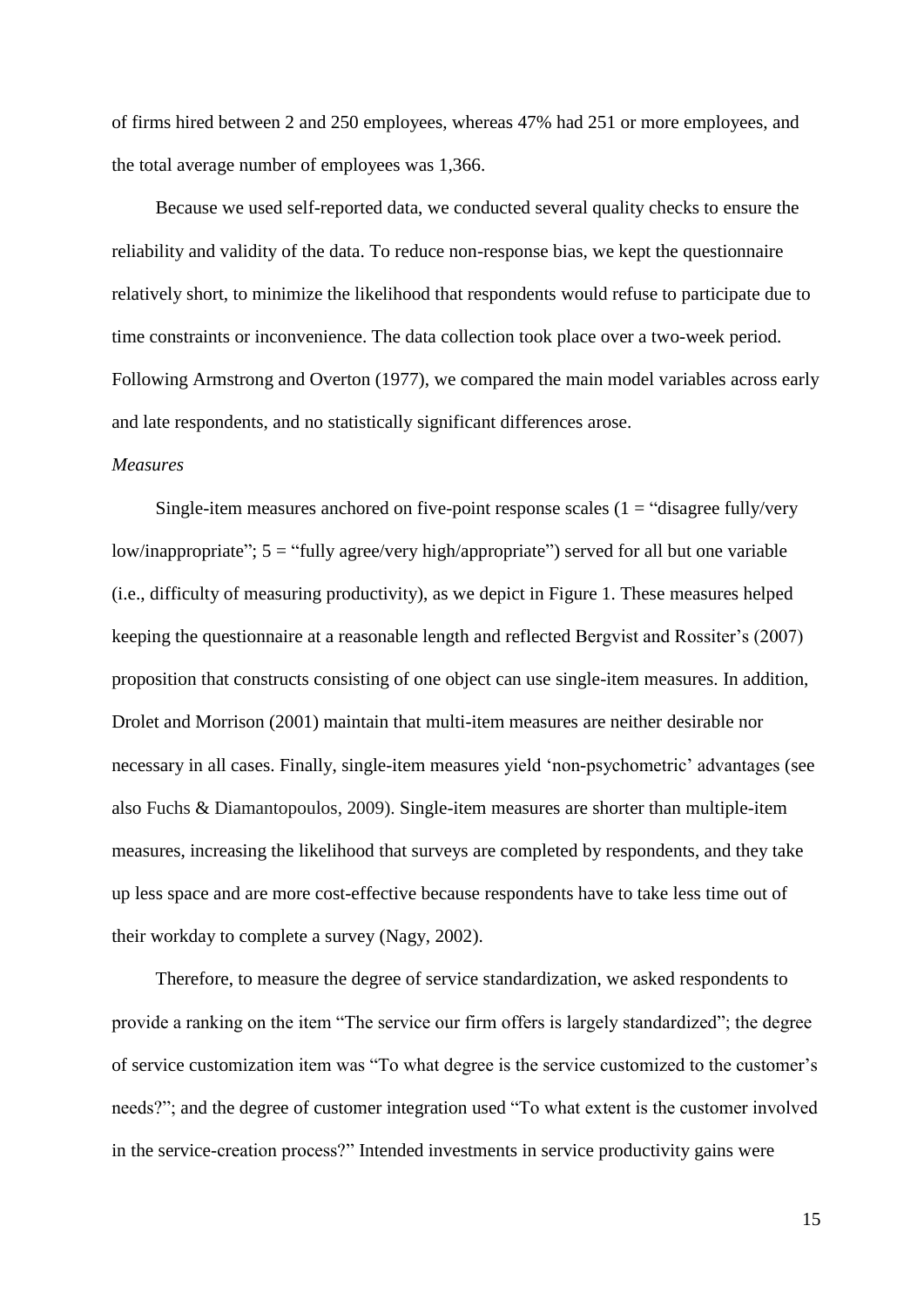measured with "To what extent is your firm planning to make investments aimed at improving service productivity?" For the measure of the perceived appropriateness of currently employed service productivity measures, we used "How appropriate do you consider your firm's current productivity measures to be?" However, the difficulty of measuring productivity required an index of the summed responses to six indicators (extracted from qualitative interviews) that captured different aspects of this difficulty: to quantify employee input, to quantify customer input, and to compare delivered services. The means, standard deviations, and correlations are in Appendix 2.

We also included customer type and firm size as co-variables. Customer type refers to whether the firm serves other businesses (B2B) or end customers (B2C); firm size is measured by the number of employees working for a particular firm. By including these control variables, we could avoid the potential for model misspecification had we excluded variables that directly affect the dependent variable.

### Figure 1 about here

#### **Results**

As we draw our data from a single source, common method variance (CMV) might bias our findings (Podsakoff, Mackenzie & Podsakoff, 2012). To reduce the risk of method bias, we employed several procedural remedies before we collected the data (Podsakoff et al., 2003): We pre-tested items for clarity and protected respondents' anonymity to reduce the item characteristic effect. Further, in designing the questionnaire, we ensured that the indicators of the different constructs were in different paragraphs of the questionnaire. By doing so, we reduced the risk of the common-rater effect, the item context effect, and in parts the measurement context effect. After data collection, we followed suggestions from the literature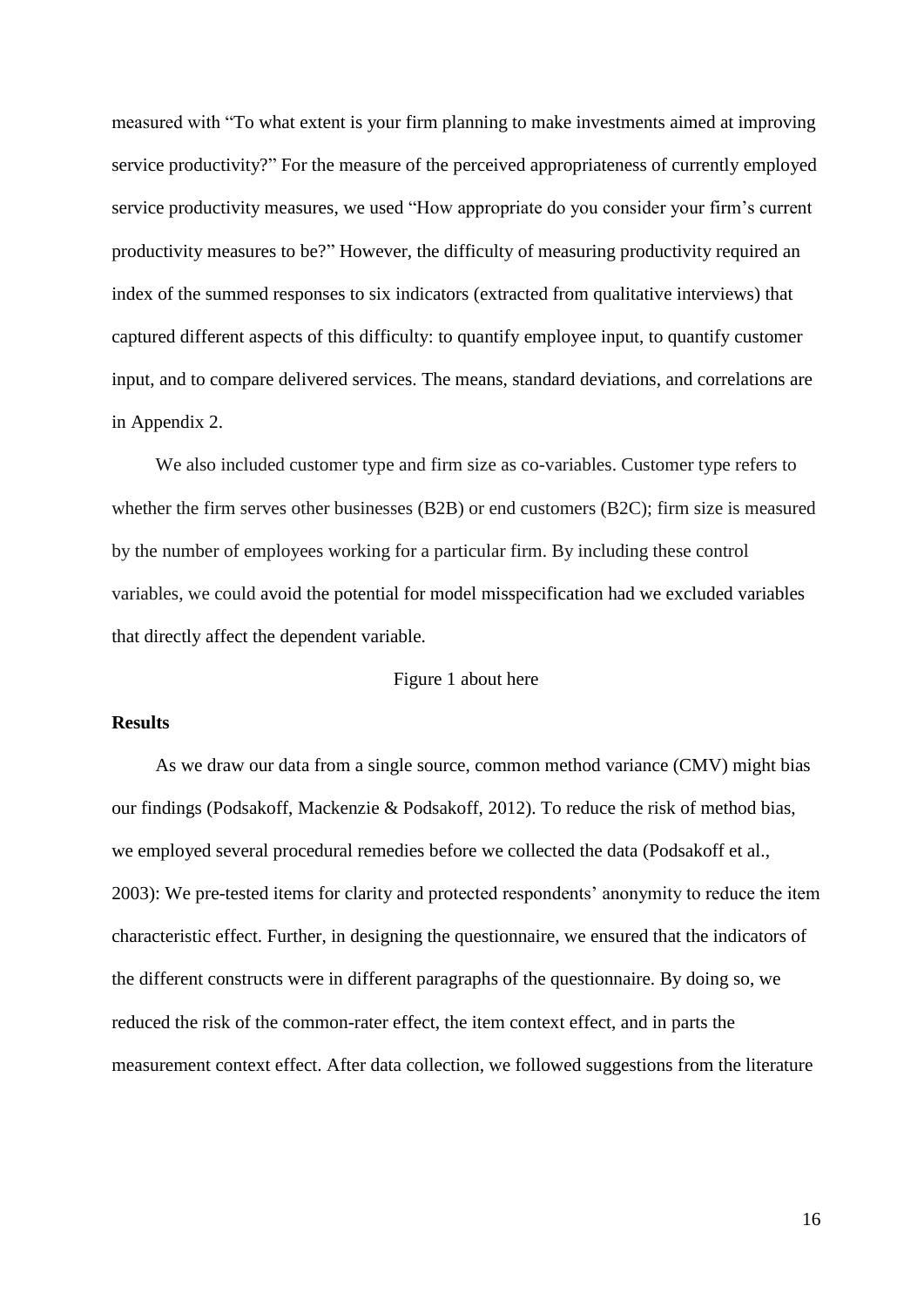and used the "Harman's single factor test" and the "single-method-factor approach" suggested by Podsakoff et al. (2003). Results indicate that CMV is not an issue in our data.<sup>2</sup>

The analysis of our conceptual model includes two steps. In step 1, we investigate the drivers of a firm's decision to engage in SPM, using a logit model. In step 2, we assess firms that engage in some form of SPM and investigate the determinants of the degree of SPM, using a multiple regression model.

The logistic regression including all participating firms ( $n = 276$ ) expressed the predicted values as probabilities and the predicted proportion of firms engaging in SPM as the logistic model  $exp(X)/(1 + exp(X))$ , where X is a linear function of the hypothesized independent variables. As the results in Table 1 show, the overall model predicting SPM achieved good fit, as indicated by the change in the –2 log likelihood from the baseline model (less than .001). The Cox and Snell R-square (.169) and Nagelkerke R-square (.380) both were acceptable, and the Hosmer and Lemeshow measure of overall fit, indicated by the chi-square test of the difference between observed and predicted classification, was not significant ( $\chi^2$  = 2.725; df = 8; sig. = .950). Moreover, we can expect 91.3% of all cases to be correctly classified. Therefore, the overall model fit was acceptable.<sup>3</sup>

### Table 1 about here

Table 1 also provides the results for the tests of factors affecting SPM. Surprisingly, only one of the predictor variables, service standardization, increased the likelihood of SPM, in support of H1a. Precisely, a one-unit increase in standardization increased the likelihood of SPM by 1.896. None of the other predictors affected SPM, and therefore, we must reject H2a, H3a, H4a, and H5a. Finally, though customer type had no effect, firm size was strongly significant; for every additional employee, the likelihood of SPM increased by 1.012.

<sup>2</sup> Full details of the analyses are available upon request

 $3$  To test for model stability, we performed a random split of the sample; the key results remained almost unchanged, though some significance levels dropped slightly.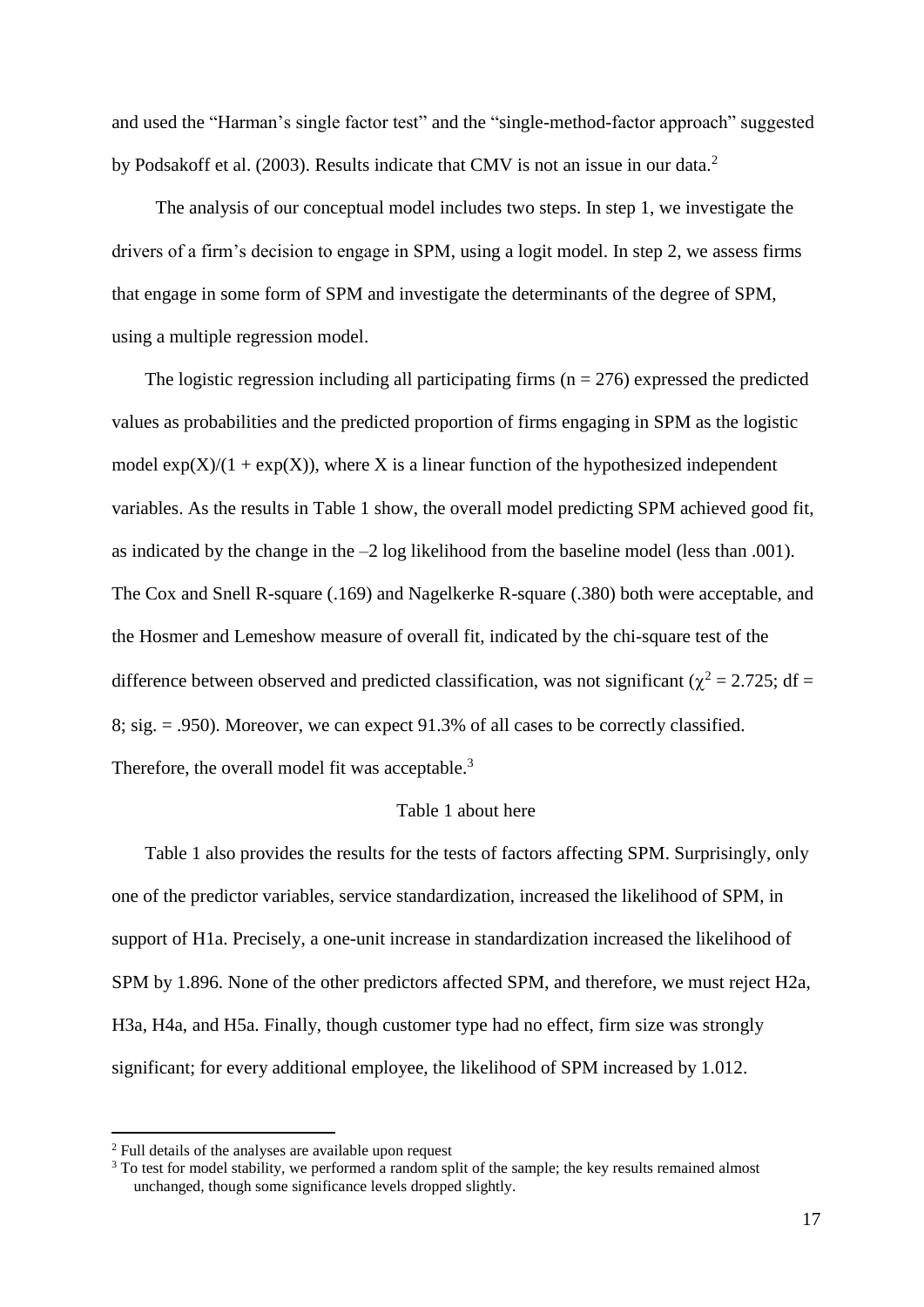In the second step, we estimated the predictors of the degree of SPM within firms. Therefore, we only included firms that have engaged in some sort of SPM and excluded those that reported no engagement in SPM, reducing our sample size to 252 firms. To estimate the drivers of the degree of SPM, we ran a multiple regression analysis. The results in Table 2 reveal that that the hypothesized regression model offered a good representation of the empirical data  $(F = 14.441, p < .000)$ , with reasonable predictive power, considering the nature of the dependent variable ( $R^2 = .322$ ). Substantively, we found strong support for our hypotheses with respect to the degree of SPM. Standardization exerted the strongest positive impact on the degree of SPM ( $\beta$  = .265, *p* < .000), followed by investments ( $\beta$  = .164, *p* < .01), service customization ( $\beta = .156$ ,  $p < .01$ ), and the existence of appropriate measures ( $\beta = .154$ ,  $p < .01$ ). In contrast, the difficulty of measuring variable had the strongest negative impact ( $\beta$ )  $= -.197, p < .01$ ), and customer integration also showed a negative effect ( $\beta = -.162, p < .01$ ). These results supported H1b–H5b and H6. Finally, the results were stable across different customer types and firm sizes, as evidenced by the non-significant co-variables.

Table 2 about here

### **Discussion**

#### *Main findings and implications*

Many organizations subscribe to Kaplan and Norton's (1996, p. 21) adage: "If you can't measure it, you can't manage it." Some organizations give currency to this adage because they truly believe in it, others to support management legitimacy. Whatever the reason, in service organizations, productivity measures remain challenging. Understanding what facilitates or hinders the measurement of service productivity is vitally important to service firms that want to remain competitive. We used qualitative field research and a survey of service firms from different sectors to investigate the effects of two sets of antecedents on service firms' decisions to measure their productivity and the degree to which they do so.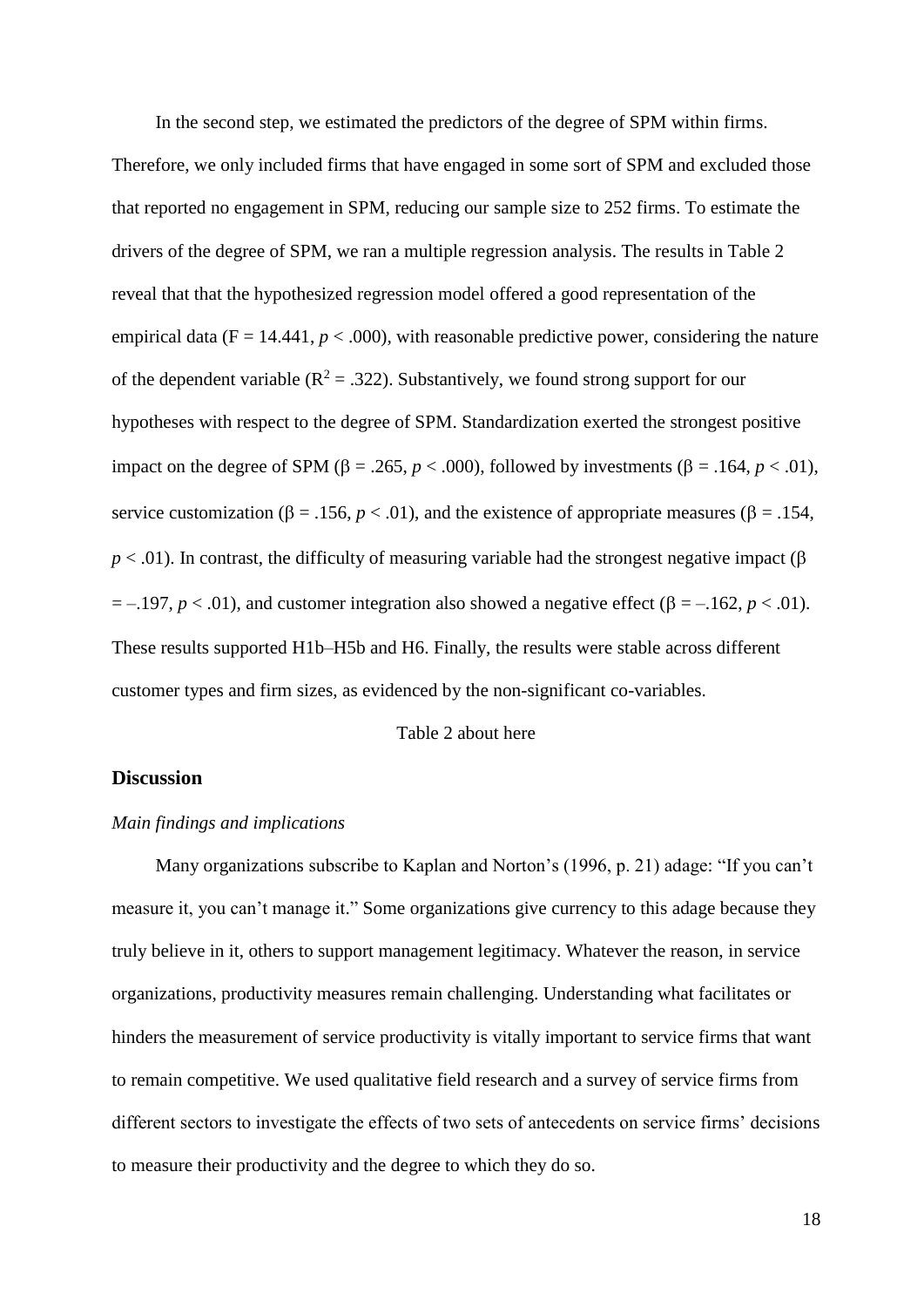Using two regression models, we have identified drivers of service firms' choice to measure service productivity and to what degree. Our first model showed that two service properties (service customization and customer integration) did not affect firms' decision to measure productivity, nor did the difficulty of measuring service productivity. Only service standardization affected the choice to measure service productivity, though a control variable, firm size, also had an impact on the choice to measure service productivity. As institutional theory suggests, organizations likely experience social pressure to adopt practices and routines considered appropriate for a given situation (DiMaggio & Powell, 1983; Scott, 2008). Our finding that larger service firms are more likely to measure their productivity might imply that larger service organizations experience more prevalent pressure to adopt measurement practices and routines as they are more visible (Beck & Walgenbach, 2003; Greening & Gray, 1994). Or perhaps larger service firms are more willing to engage in organizational transformation which involves reshaping routines and behaviours (e.g., Abraham & Junglas, 2011). The high level of service standardization may enhance service productivity measurement because of the relative ease with which service outputs and inputs can be quantified.

We can confirm the predicted positive effect of investments in service productivity gains when the degree of SPM is the dependent variable, again broadly consistent with institutional theory. Firms that make service productivity-related investments may sense greater institutional pressure to do the right thing and may make decisions aimed at legitimising such investments. Such investments may also increase management's legitimacy to transform the organization in response to societal expectations and in terms of formal structure and management (Leifer, 1989). Furthermore, investment-prone firms may expect to realize technical or economic benefits from measuring productivity. However, the relatively low mean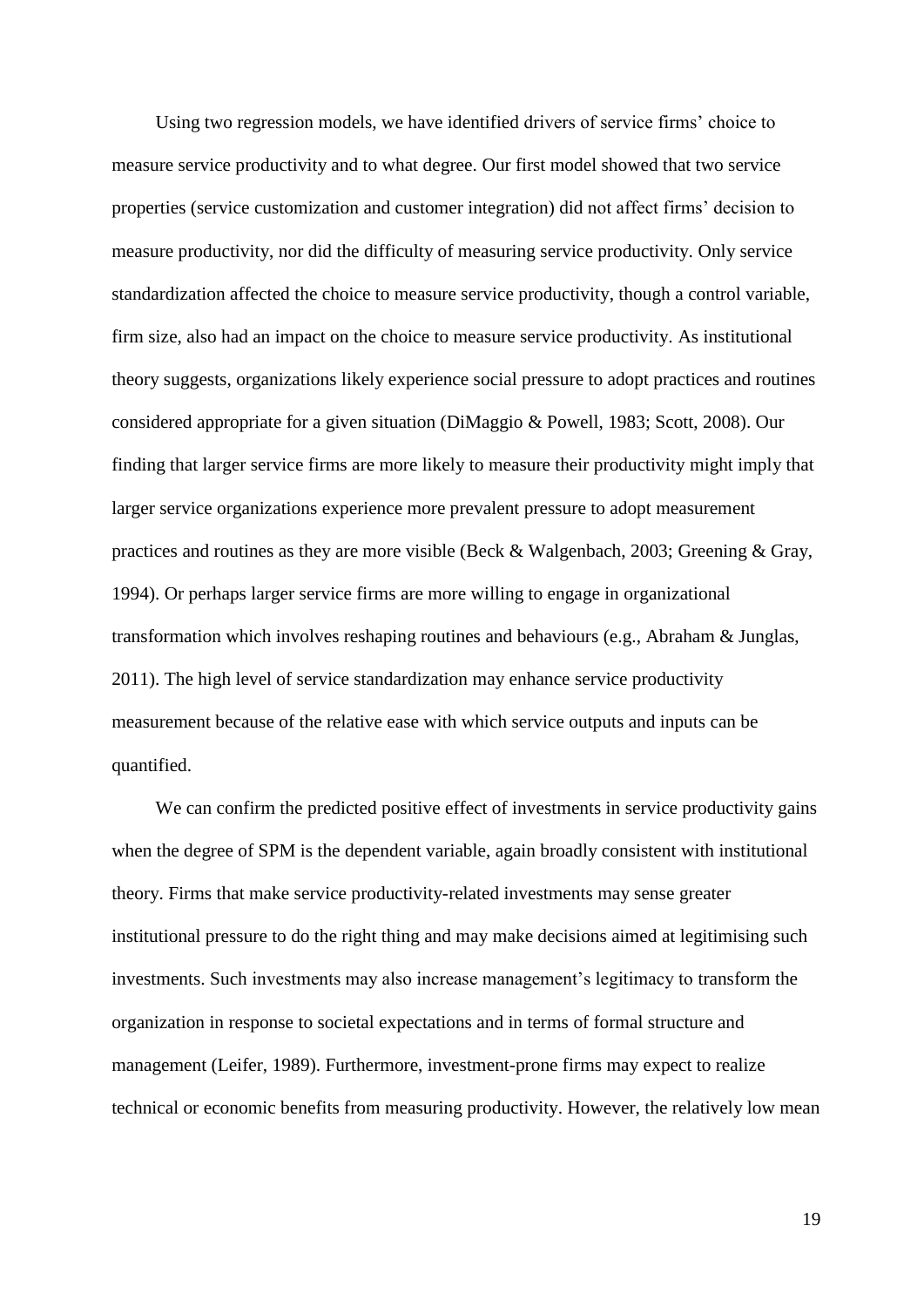values (see Appendix 2) indicate that overall service firms see room for improvement in terms of current productivity measures.

The effects of service properties reveal some interesting differences between the two regression models. Specifically, service customization and customer integration are not related to choices of productivity measurement. The fact that a service firm offers customized services that require customer integration does not mean the firm measures its productivity. Instead, service customization and customer integration negatively affect the degree of SPM. Therefore, firms appear to have trouble matching service productivity measures with services that differ in their firm and customer input. With regard to service standardization, we note a positive effect on choice and degree of SPM. Furthermore, the appropriateness of current productivity measures enhances the degree of SPM, which confirms the notion that effective performance measurement depends on performance measurement systems that mirror the firm's own value-creating activities (e.g., Gunasekaran, Williams, & McGaughey, 2005). Finally, neither customer type nor firm size affects the degree of SPM.

Our findings, as summarized in Tables 1 and 2, contribute to management literature in three main ways. First, we identify factors associated with service firms' choice and degree of productivity measurement. In so doing, we distinguish service properties, resources, and capabilities, each of which can uncover potential barriers to measuring service productivity. Second, this study actually considers the role of customers with regard to measuring service productivity. Our results indicate that customer integration negatively affects the degree to which service firms measure their productivity. This finding ties in with research that examines potential obstacles to efficient value co-creation with customers (Hoyer et al., 2010). Service management research traditionally has advanced the notion that customer integration in itself can increase productivity. We observe that customer integration reduces the degree to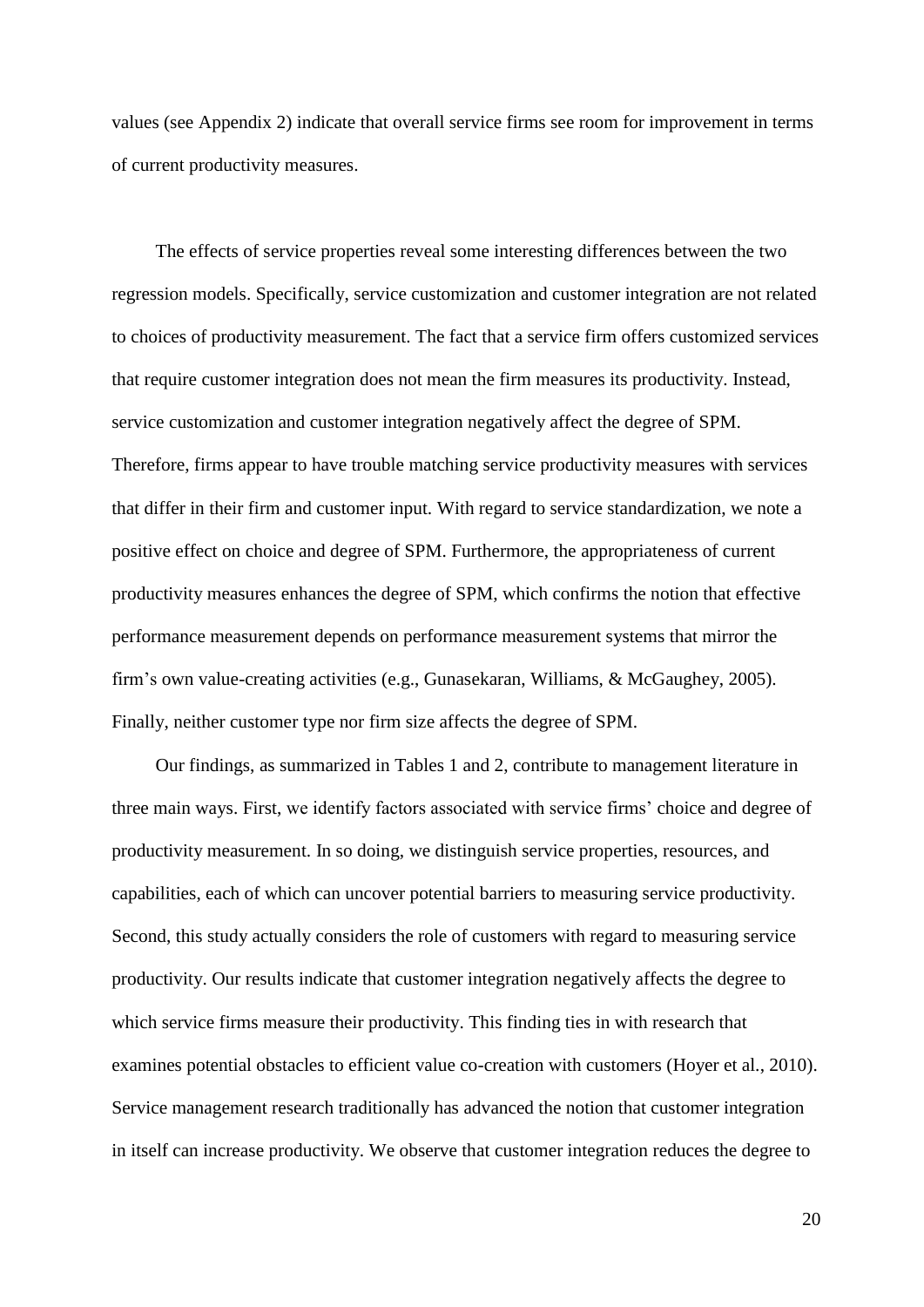which firms measure their productivity, which may point to a lack of performance measurement systems that support variations in customer input. Third, we find that distinguishing between customer types does not improve the level of SPM explanation. Rather, the type of customer group served has no bearing on whether and to what degree firms measure their service productivity. The results also suggest that firm size relates positively to the decision to measure service productivity, which aligns with research that suggests smaller firms differ from larger firms in many respects, including their resources, structures, workflow, decision-making processes, and levels of hierarchy. Considering these differences, management knowledge developed among large enterprises may not be applicable to smaller firms (e.g., Dandridge, 1979; Julien, 1993). The rationale for measuring productivity thus may differ in smaller firms.

Beyond these contributions, another finding deserves attention. All three service properties and all three resources and capabilities relate significantly to the degree of SPM. As Teece, Pisano, and Shuen (1997, p. 516) define them, capabilities are "the firm's ability to integrate, build, and reconfigure internal and external competences to address" the surrounding environment. Our results suggest that service firms assess the resources they deploy in relation to SPM. Perhaps when firms have decided to make an investment, the system is more likely to be used, because the firms believe they cannot afford to let available resources idle. Some service firms deliberate more over SPM-related investments, but such investments can lead to firm-level benefits (Pollard & Hayne, 1998).

#### *Limitations and further research*

It is important to recognize the limitations imposed by the study design. First, we used field interviews to enrich insights from current literature and develop our conceptual model, but we cannot rule out the possibility of other antecedents of service firms' service productivity measurements. An in-depth examination of the organizational decision-making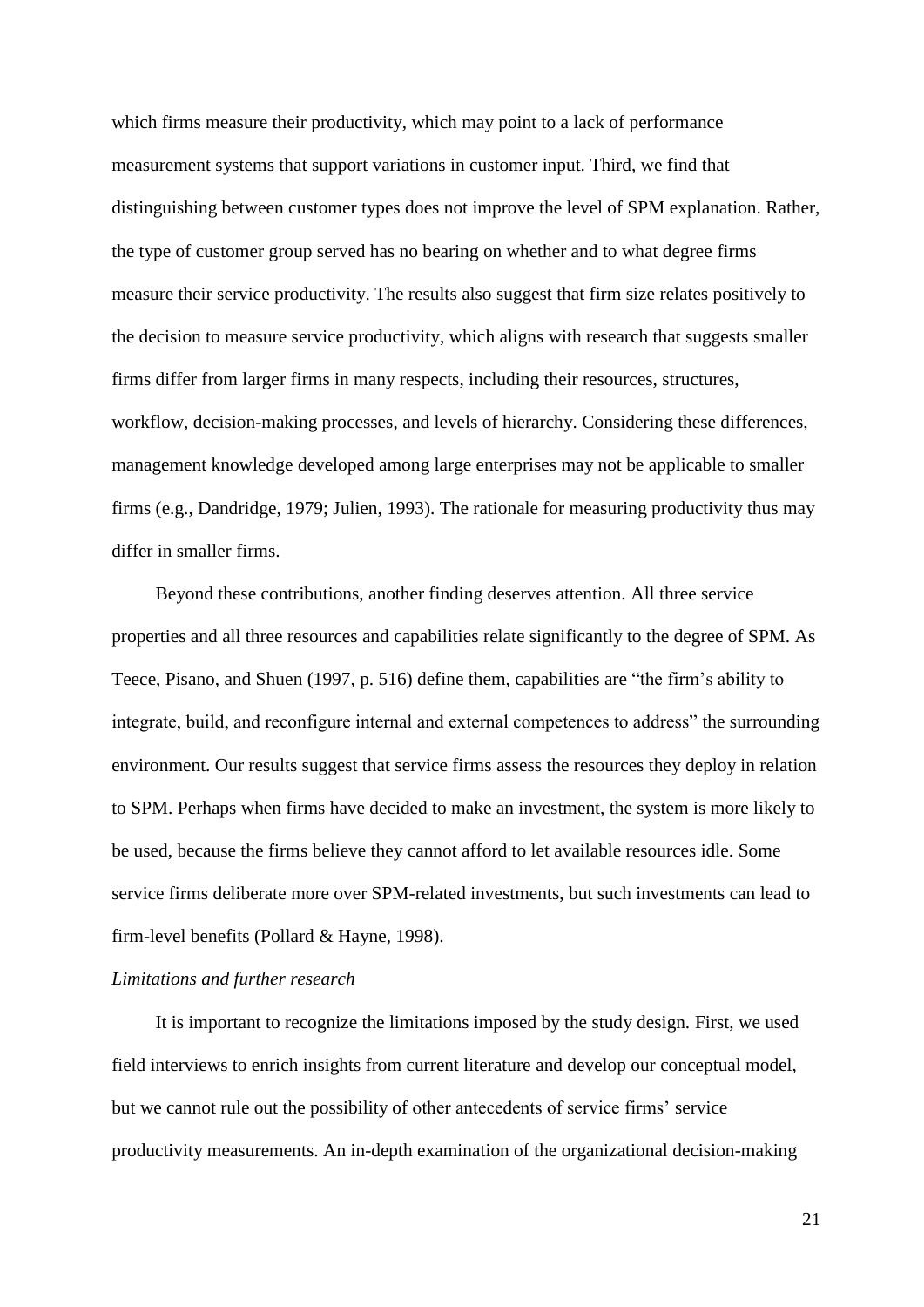literature that deals with decision makers' heuristics and rationality could be fruitful. Second, the empirical analyses relied on cross-sectional data from service firms. Although we provide theoretical rationales in support of the directional relationships, we cannot offer statistical evidence of causality. Further studies could employ a longitudinal approach and test for changes in the antecedents and their effects on SPM. Third, we surveyed service organizations about their productivity measurement but did not actually measure productivity or success. Further research could add value in this regard by considering SPM and firm productivity and relating them to firm success. The field interviews similarly suggested that service managers share an understanding of the notion of service productivity, consistent with Bain's (1982) description of productivity as a measure of resource utilization required to achieve specific results. Despite this shared understanding, operational definitions of service productivity might differ from organization to organization, which would influence the way productivity gets measured. For example, some service firms assess productivity by relating quantifiable output to input (e.g., labour hours; Singh, 2000). The degree of consistency between productivity measures could be explored further.

In addition to these directions, several additional research avenues could expand our understanding of SPM. An obvious step is to examine contingencies. Perhaps SPM is less of a concern for new organizations that focus on growing their business and building relationships with their customers. In addition, it would be interesting to determine if SPM relates to different service climates (Mayer, Erhart, & Schneider, 2009) and corporate cultures. For example, SPM may prevail in service firms with a poor service climate if employees resent the quality degradation associated with cost-saving and productivity-enhancing measures. Increasing customer throughput without increasing staff levels might affect employee wellbeing and overall service. Or SPM may be hampered in organizations with higher levels of team autonomy (Chaston, 1998) where employees favour non-routine service delivery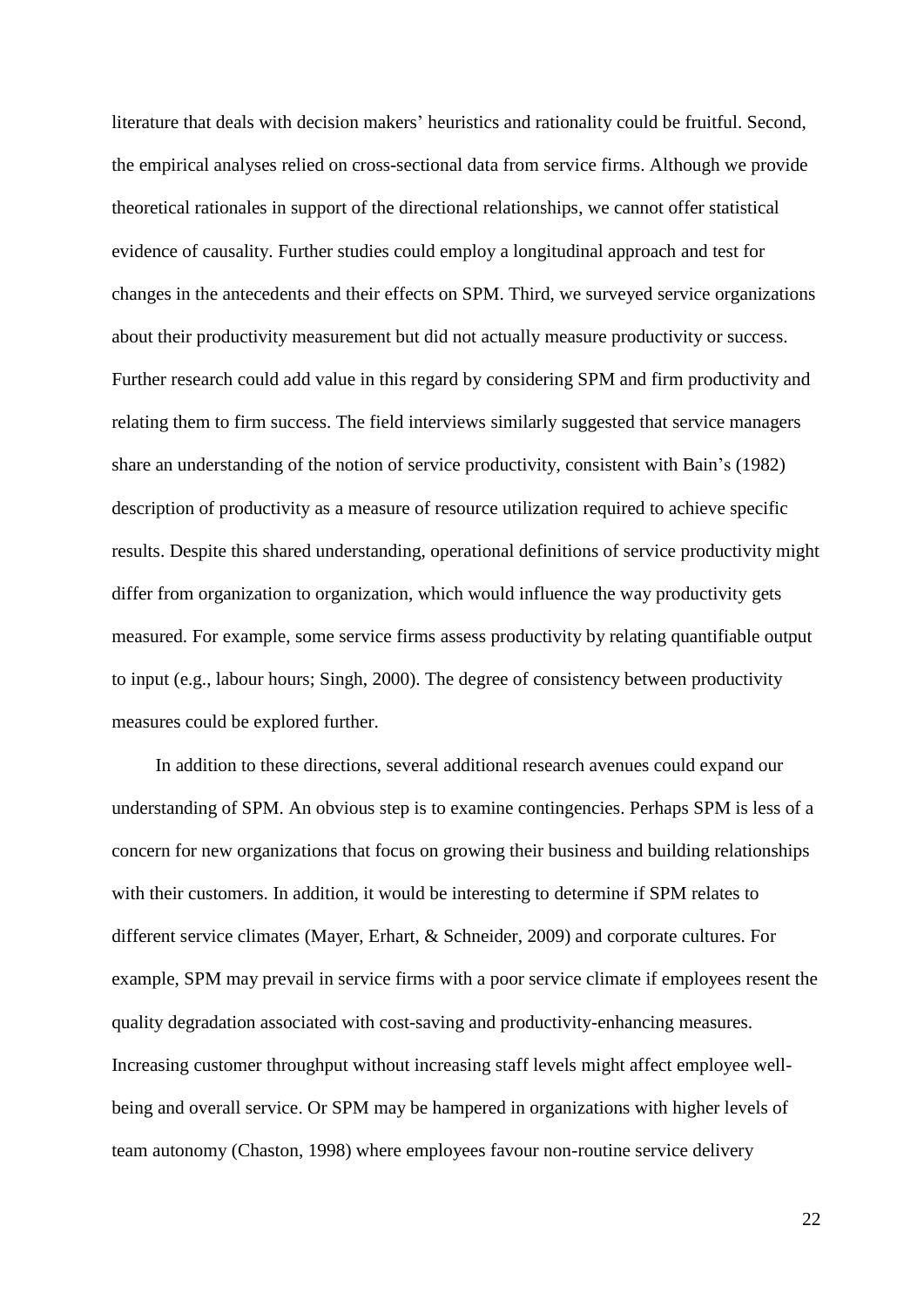processes. The relationships in our model also may be contingent on factors that we did not consider, such as the firm's geographical reach (regional, national, international), mode of service delivery (face-to-face, voice-to-voice, computer-mediated), or knowledge intensity (regular vs. professional services).

Finally, the role of firm size in relation to service productivity deserves more exploration. Our results suggest that firm size relates positively to the choice of SPM but not to the degree to which service productivity is measured. In other words, smaller service firms that measure their productivity do so to the same degree as larger firms. Although we can only offer a preliminary explanation as to why smaller service firms are less likely to measure their productivity, the reasons may emerge from extant literature. That is, smaller firms differ from larger firms on several key characteristics, such as their personalized management, limited devolution of authority, resource limitations, flat and flexible structures, and suffer from a firefighting mentality (e.g., Gélinas & Bigras, 2004; Hudson, Smart, & Bourne, 2001; Pullen et al., 2009). However, they are also exposed to institutional pressures to a smaller extent. These characteristics, coupled with substantial investment costs for productivity measurement systems (Neely et al., 1994), may explain why smaller service firms are less likely to measure their productivity. In contrast, larger firms experience more normative pressure, as institutional theory suggests (Ahituv, Igbaria, & Sella, 1998; Beck & Walgenbach, 2005; DiMaggio & Powell, 1983). Decision makers must signal that they are doing the right thing, such as by measuring service productivity even if current measures are flawed. This drive may explain why for larger firms, continuous performance monitoring tends to be more important than it is for smaller firms (Dean & Kiu, 2002; Ghosh, Dutta, & Stremersch, 2006).

Considering the importance of performance measurement for improving the management of organizations though, service firms likely can benefit from a better understanding of the antecedents of service productivity measurement. We hope that the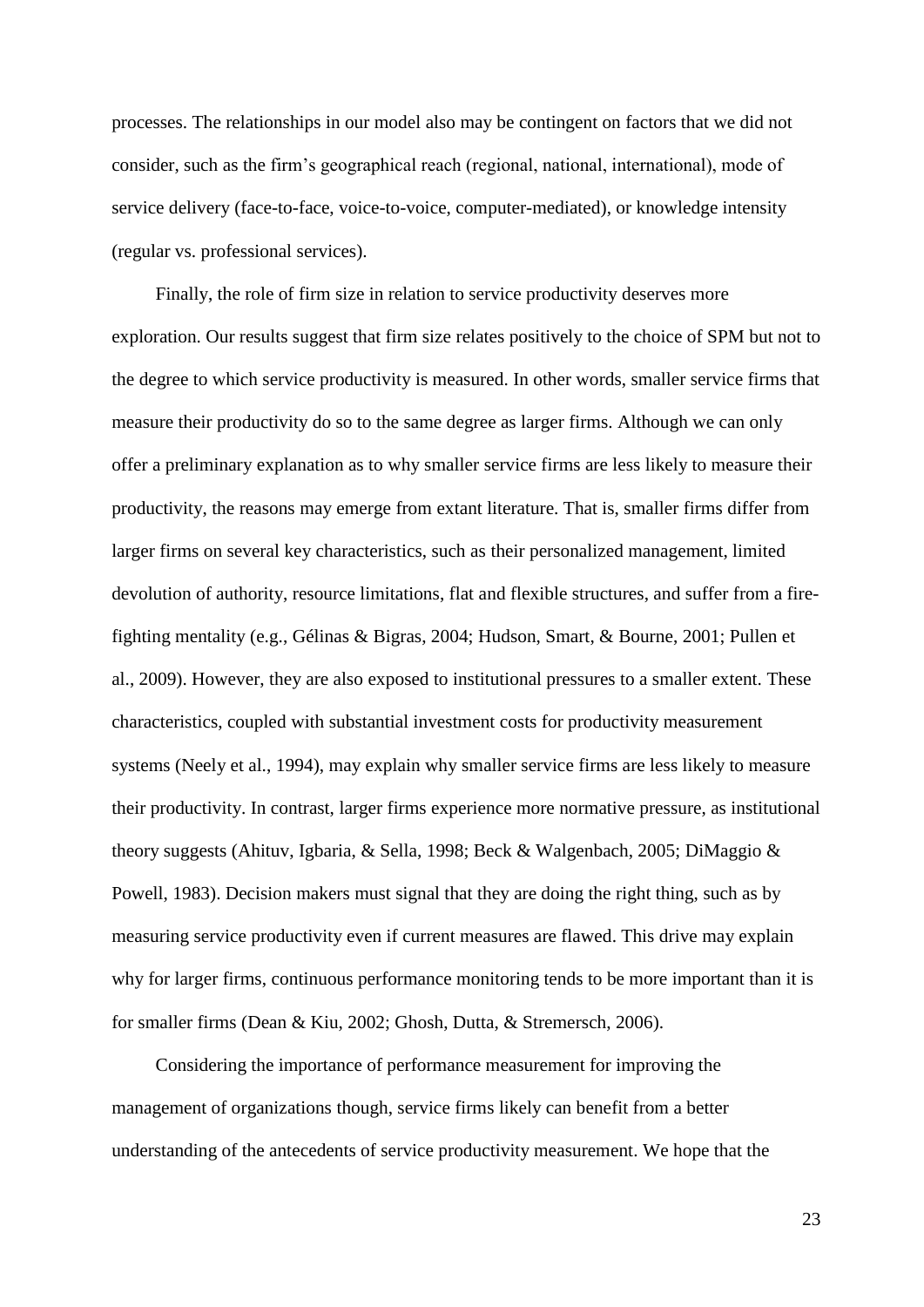present study helps facilitate such understanding, as well as encourages further practiceoriented as well as theory-building research (de Jong et al., 2013) into this topic.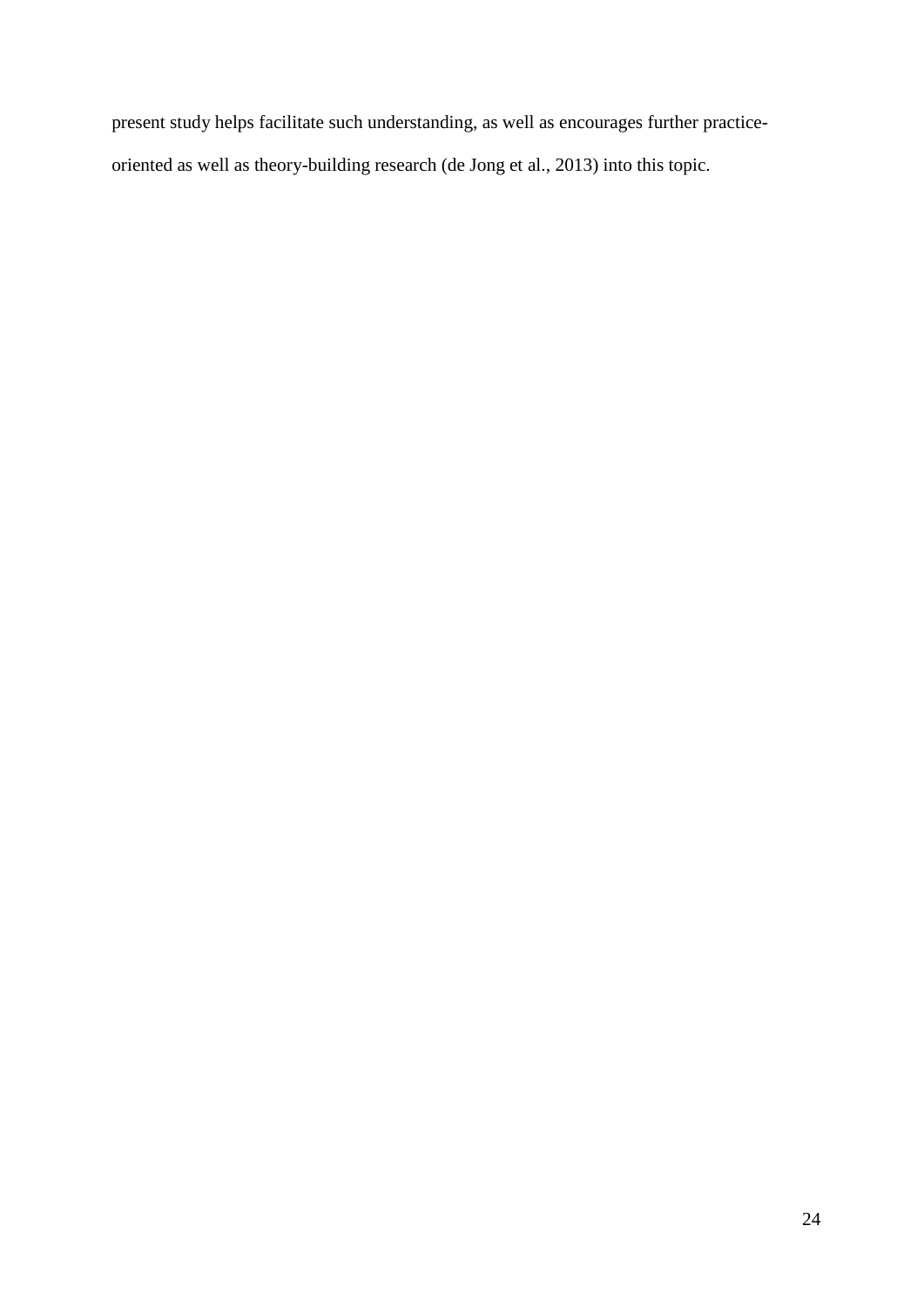#### **References**

- Abraham, C., & I. Junglas (2011). From cacophony to harmony: A case study about the IS implementation process as an opportunity for organizational transformation at Sentara Healthcare. *The Journal of Strategic Information Systems*, *20*(2), 177-197.
- Ahituv, N., M. Igbaria, & A. Sella (1998). The Effects of Time Pressure and Completeness of Information on Decision Making. *Journal of Management Information Systems*, 15: 153- 172.
- Alchian, A. A. & D. Harold (1972). Production, Information Costs and Economic Organization. *American Economic Review*, 62: 777-795.
- Ambler, T. (2000). *Marketing and the Bottom Line. The New Metrics of Corporate Wealth*. London, UK: Financial Times, Prentice Hall.
- Anderson, E. W., C. Fornell and R. T. Rust (1997). Customer Satisfaction, Productivity, and Profitability: Differences between Goods and Services. *Marketing Science*, 16: 129-145.
- Armstrong, J. S. and T. S. Overton (1977). Estimating Nonresponse Bias in Mail Surveys. *Journal of Marketing Research*, 14: 396-402.
- Artz, Martin, Christian Homburg, and Thomas Rajab (2012). Performance-measurement system design and functional strategic decision influence: The role of performancemeasure properties. *Accounting, Organizations and Society*, 37 (7): 445-460.
- Bain, D. L. (1982). *The Productivity Prescription*. New York, NY: McGraw-Hill.
- Barney, J. B. and A. M. Arikan (2001). The Resource Based View: Origins and Implications . In M.E. Hitt, R. E. Freeman and J. S. Harrison (eds), *The Blackwell Handbook of Strategic Management*, pp. 124-188. Oxford, UK: Wiley-Blackwell.
- Bateson, J. E. G. (1985). Self-Service Consumer: An Exploratory Study. *Journal of Retailing*, 61: 49-76.
- Beck, N. and P. Walgenbach (2003). ISO 9000 and formalization How organizational contingencies affect organizational responses to institutional forces. *Schmalenbach Business Review,* 55: 294-320.
- Beck, N. and P. Walgenbach (2005). Technical Efficiency or Adaptation to Institutionalized Expectations? The Adoption of ISO 9000 Standards in the German Mechanical Engineering Industry. *Organization Studies*, 26: 841-866.
- Becker, M. C. (2005). A Framework for Applying Organizational Routines in Empirical Research: Linking Antecedents, Characteristics and Performance Outcomes of Recurrent Interaction Patterns. *Industrial and Corporate Change*, 14: 817-846.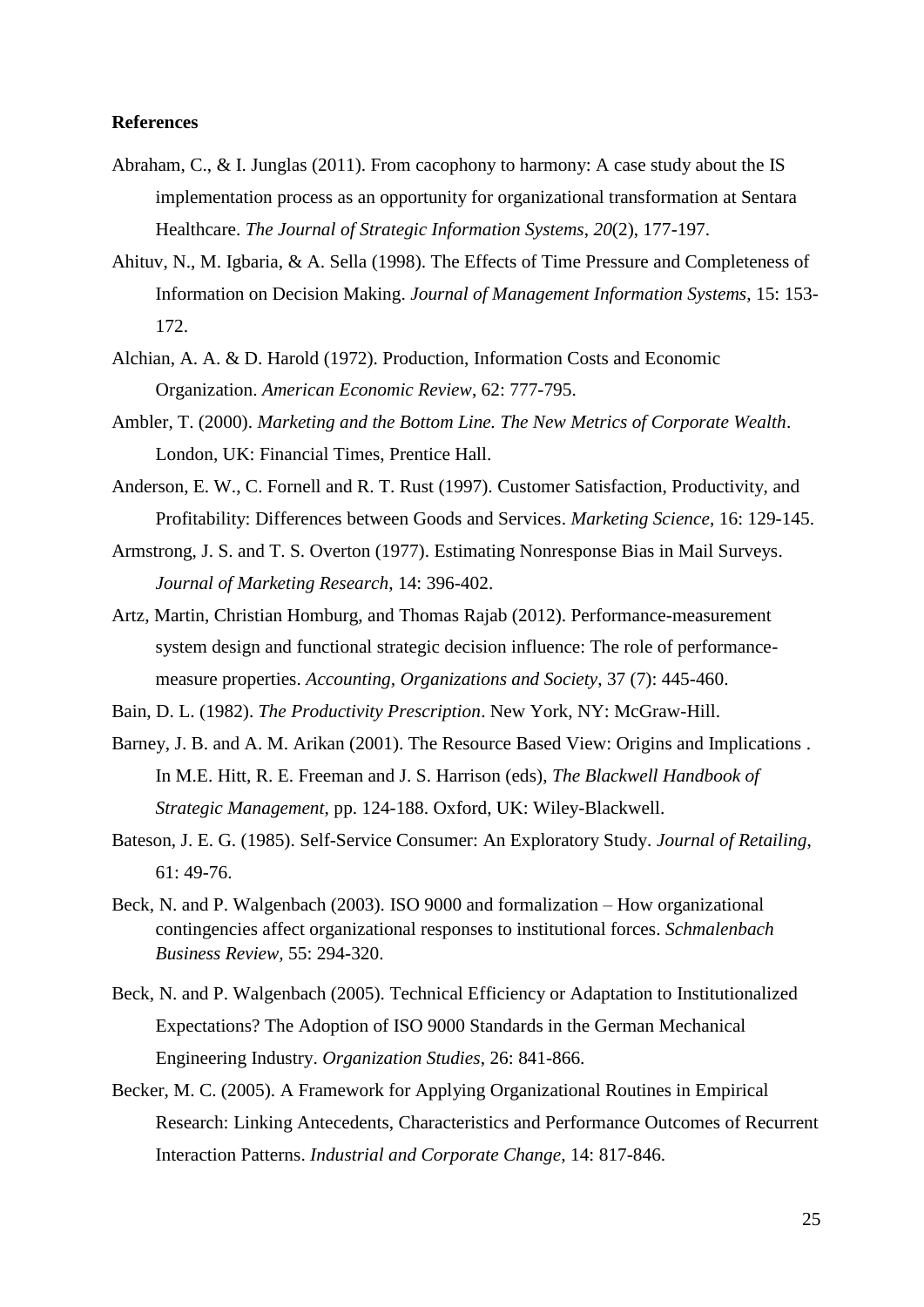- Bergkvist, L. and J. R. Rossiter (2007). The Predictive Validity of Multiple-Item Versus Single-Item Measures of the Same Constructs. *Journal of Marketing Research*, 44: 175- 184.
- Brignall, S. and J. A. Ballantine (1996). Performance Measurement in Service Businesses Revisited. *International Journal of Service Industry Management*, 7: 5-31.
- Brown, J. R. and C. S. Dev (2000). Improving Productivity in a Service Business: Evidence from the Hotel Industry. *Journal of Service Research*, 2: 339-354.
- Brynjolfsson, E. and L. M. Hitt (2000). Beyond computation: Information technology, organizational transformation and business performance. *Journal of Economic Perspectives*, 14: 23-48.
- Carbonell, P., A. I. Rodriguez-Escudero, and D. Pujari (2011). Customer involvement in new service development: an examination of antecedents and outcomes. *Journal of Product Innovation Management*, 26: 536-550.
- Chaston, I. (1998). Self-managed teams: assessing the benefits for small service-sector firms. *British Journal of Management*, 9: 1-12.
- Conner, K. R. and C. K. Prahalad (1996). A Resource-Based Theory of the Firm: Knowledge versus Opportunism. *Organization Science*, 7: 477-501.
- Cyert, R. M. and J. G. March (1963). *A Behavioral Theory of the Firm*. Englewood Cliffs, NJ: Prentice Hall.
- Dacin, T. M., J. Goodstein, and R. W. Scott (2002). Institutional Theory and Institutional Change: Introduction to the Special Research Forum. *Academy of Management Journal*, 45: 45-57.
- Dandridge, T. C. (1979). Children Are not Little Grown-ups: Small Business Needs its Own Organizational Theory. *Journal of Small Business Management*, 17: 53-57.
- Dean, A. M. and C. Kiu (2002). Performance Monitoring and Quality Outcomes in Contracted Services. *International Journal of Quality and Reliability Management*, 19: 396-413.
- de Jong, F., de Beus, M., Richardson, R., & Ruijters, M. (2013). Ecologically and Transdisciplinarily Inspired Research: Starting Points for Practitioner Research and Sustainable Change. *Journal of Organizational Transformation & Social Change*, 10 (2): 163-177.
- Destatis (2013). Statistisches Jahrbuch 2013 für die Bundesrepublik Deutschland. https://www.destatis.de/DE/Publikationen/StatistischesJahrbuch/StatistischesJahrbuch20 13.pdf? blob=publicationFile, last access 02/11/2014.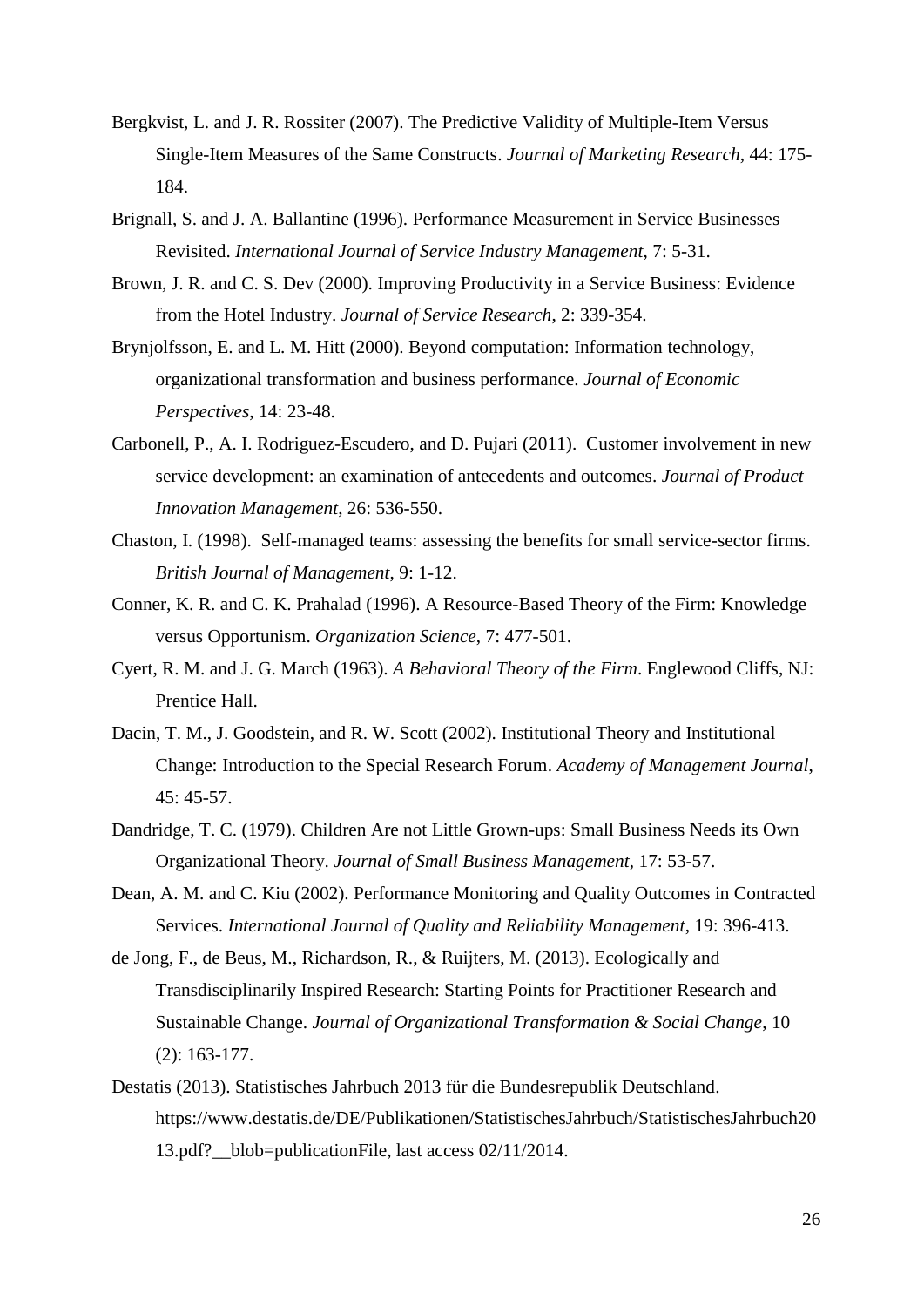Destatis (2012). Wirtschaftsbereiche: Dienstleistungen. https://www.destatis.de/DE/ZahlenFakten/Wirtschaftsbereiche/Dienstleistungen/ DienstleistungenFinanzdienstleistungen.html, last access 07/17/2012.

- DiMaggio, P. J. and W. Powell (1983). The Iron Cage Revisited: Institutional Isomorphism and Collective Rationality in Organizational Fields. *American Sociological Review*, 48: 147-160.
- Drolet, A. L. and D. G. Morrison (2001). Do We Really Need Multiple-Item Measures in Service Research. *Journal of Service Research*, 3: 196-204.
- Duray, R. (2002). Mass Customization Origins: Mass or Custom Manufacturing?. *International Journal of Operations and Production Management*, 22: 314-330.
- Ellinger, A. E., A. B. E. Bas, A. D. Ellinger, Y.-L. Wang and D. G. Bachrach (2011). Measurement of Organizational Investments in Social Capital: The Service Employee Perspective. *Journal of Business Research*, 64: 572-578.
- Fontana, A. and J. H. Frey (2005). The Interview: From Neutral Stance to Political Involvement . In N. K. Denzin and Y. S. Lincoln (eds), *The Sage Handbook of Qualitative Research*, 3th edn., pp. 695-728. Thousand Oaks, CA: Sage.
- Forfás (2009). Boost Your Company's Productivity: A Guide for Managers and Employees. http://www.forfas.ie/media/forfas090821\_productivity\_guide\_supporting.pdf, accessed 2012/04/06.
- Fuchs, C. and A. Diamantopoulos (2009). Using single-item measures for construct measurement in management research. *Business Administration Review*, 69: 195-210.
- Gavetti, G., H. R. Greve, D. A. Levinthal and W. Ocasio (2012). [The Behavioral Theory of the](http://www.tandfonline.com/doi/abs/10.1080/19416520.2012.656841)  [Firm: Assessment and Prospects.](http://www.tandfonline.com/doi/abs/10.1080/19416520.2012.656841) *[Academy of Management Annals](http://www.tandfonline.com/toc/rama20/0/0)*, 6: 1-40.
- Gélinas, R. and Y. Bigras (2004). The Characteristics and Features of SMEs: Favorable or Unfavorable for Logistics Integration?. *Journal of Small Business Management*, 42: 263- 278.
- Ghosh, M., S. Dutta and S. Stremersch (2006). Customizing Complex Products: When Should the Vendor Take Control?. *Journal of Marketing Research*, 43: 664-679.
- Gooner, R. A., N. A. Morgan and W. D. Perreault (2011). Is Retail Category Management Worth the Effort? (and Does a Category Captain Help or Hinder?). *Journal of Marketing*, 75: 18-33.
- Gouthier, M. and S. Schmid (2003). Customers and Customer Relationships in Service Firms: The Perspective of the Resource-Based View. *Marketing Theory*, 3: 119-143.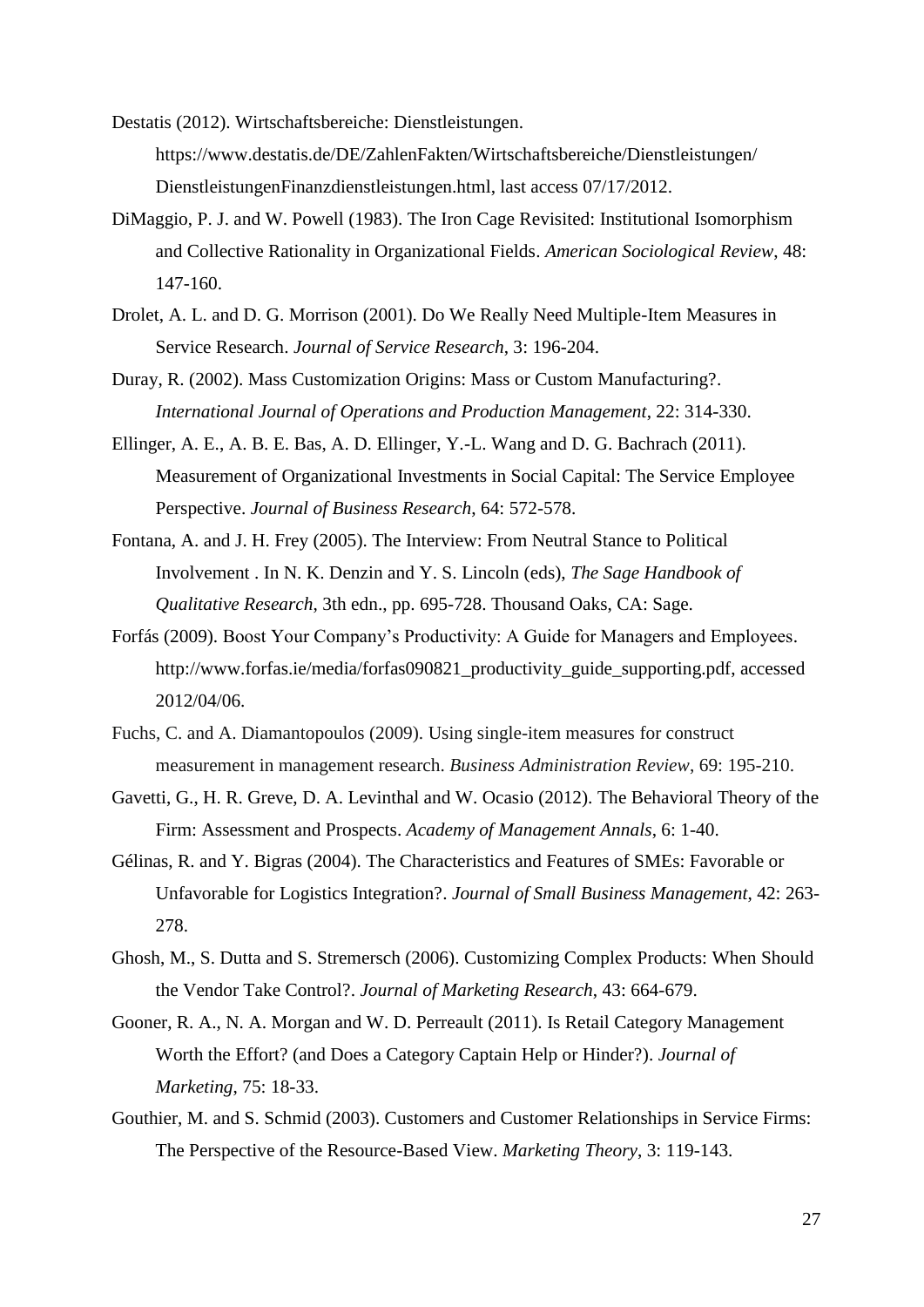- Greening, D.W. and B. Gray (1994). Testing a model of organizational response to social and political issues. *Academy of Management Journal*, 37: 467-498.
- Greenwood, R., Raynard, M., Kodeih, F., Micelotta, E. R., & Lounsbury, M. (2011). Institutional complexity and organizational responses. *The Academy of Management Annals*, *5*(1): 317-371.
- Grönroos, C. and K. Ojasalo (2004). Service Productivity: Towards a Conceptualization of the Transformation of Inputs into Economic Results in Services. *Journal of Business Research*, 57: 414-423.
- Gummesson, E. (1998). Productivity, Quality and Relationship Marketing in Service Operations. *International Journal of Contemporary Hospitality Management*, 10: 4-15.
- Gunasekaran, A., H. J. Williams and R. E. McGaughey (2005). Performance Measurement and Costing System in New Enterprise. *Technovation*, 25: 523-533.
- Heracleous, L. and J. Wirtz (2010). Singapore Airlines' Balancing Act. *Harvard Business Review*, 88: 145-149.
- Heshmati, A. (2003). Productivity Growth, Efficiency and Outsourcing in Manufacturing and Service Industries. *Journal of Economic Surveys*, 17: 79-112.
- Hoyer, W. D., R. Chandy, M. Dorotic, M. Krafft and S. S. Singh (2010). Consumer Cocreation in New Product Development. *Journal of Service Research*, 13: 283-296.
- Hudson, M., A. Smart and M. Bourne (2001). Theory and Practice in SME Performance Measurement Systems. *International Journal of Operations & Production Management*, 21: 1096-1115.
- Johnston, R. and P. Jones (2004). Service Productivity: Towards Understanding the Relationship Between Operational and Customer Productivity. *International Journal of Productivity and Performance Management*, 53: 33-41.
- Julien, P.-A. (1993). Small Business as a Research Subject—Some Reflections on Knowledge of Small Business and its Effect on Economic-Theory. *Small Business Economics*, 5: 157-166.
- Kaplan, R. S. and D. P. Norton (1996). *Balanced Scorecard: Translating Strategy into Action*. Cambridge, MA: Harvard Business School Press.
- Lääts, K., T. Haldma and K. Moeller (2011). Performance Measurement Patterns in Service Companies: An Empirical Study on Estonian Service Companies. *Baltic Journal of Management*, 6: 357-377.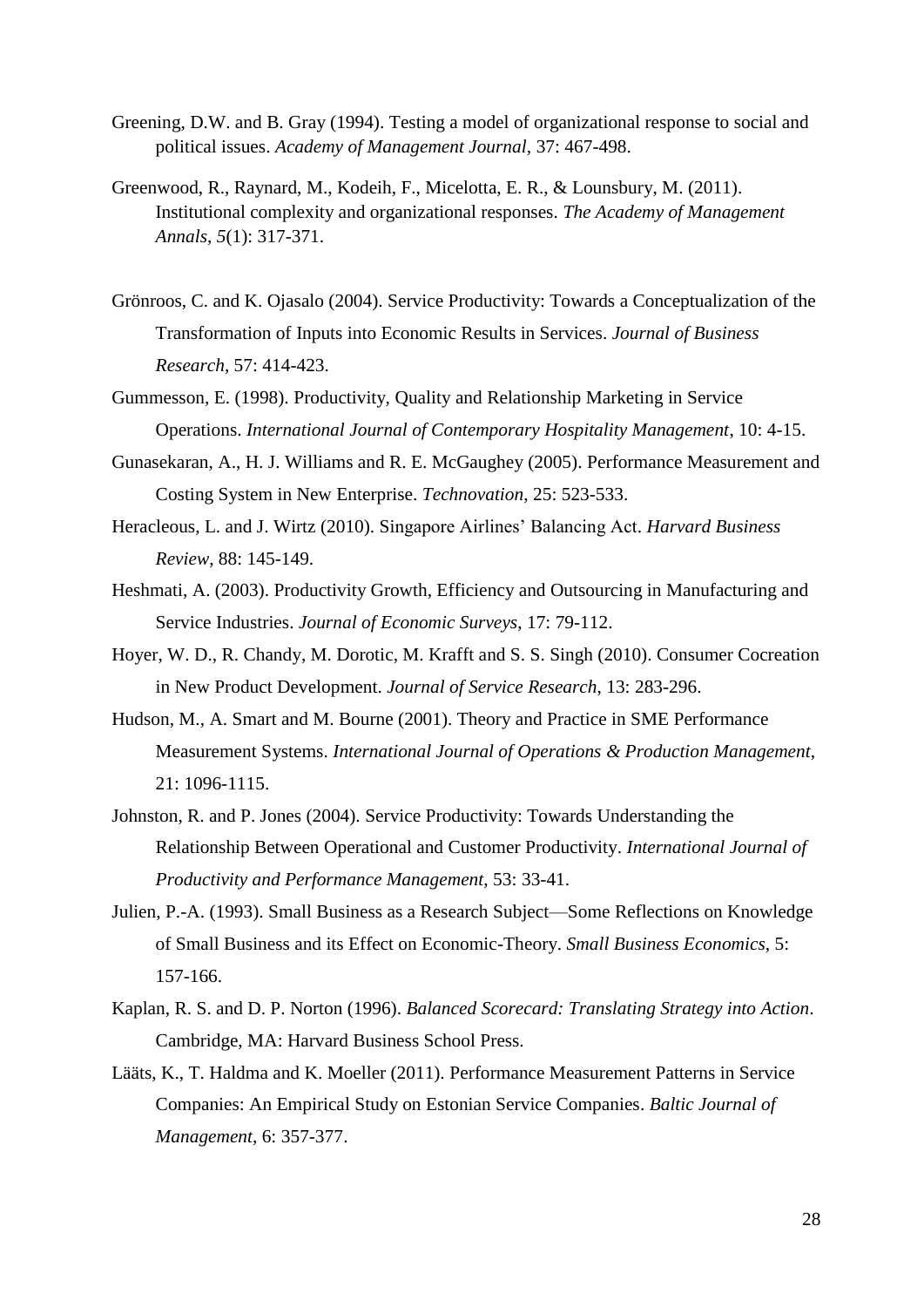- Lee, S. C.-H., A. Barua and A. B. Whinston (2000). The Complementarity of Mass Customization and Electronic Commerce . *Economics of Innovation and New Technology*, 9: 81-110.
- Leifer, R. (1989). Understanding organizational transformation using a dissipative structure model . *Human Relations*, 42 (10): 899-916.
- López, L. and Sune, A. (2013). Turnover-induced Forgetting and its Impact on Productivity. *British Journal of Management*, 24: 38-53.
- Lovelock, C. H. and R. F. Young (1979). Look to Customers to Increase Productivity. *Harvard Business Review*, 57: 168-178.
- MacLean, T. L., & Behnam, M. (2010). The dangers of decoupling: The relationship between compliance programs, legitimacy perceptions, and institutionalized misconduct. *Academy of Management Journal*, *53*(6), 1499-1520.
- Makadok, R. (2001). Toward a Synthesis of the Resource-Based and Dynamic-Capability Views of Rent Creation. *Strategic Management Journal*, 22: 387-401.
- March, J. G. (1994). *A Primer on Decision Making. How Decisions Happen*. New York, NY: The Free Press.
- Mayer, D. M., M. G. Ehrhart and B. Schneider (2009). Service Attribute Boundary Conditions of the Service Climate-Customer Satisfaction Link. *Academy of Management Journal*, 52: 1034-1050.
- McKinsey (2006). Measuring Performance in Services. *McKinsey Quarterly*, http://www.cfo.com/article.cfm/5514575, accessed: 2012/04/06.
- McLaughlin, C. P. and S. S. Coffey (1990). Measuring Productivity in Services. *Journal of Service Industry Management*, 1: 46-64.
- Meuter, M. L., M. J. Bitner, A. L. Ostrom and S. W. Brown (2005). Choosing Among Alternative Service Delivery Modes: An Investigation of Customer Trial of Self-Service Technologies. *Journal of Marketing*, 69: 61-83.
- Meyer, J. W., & Rowan, B. (1977). Institutionalized Organizations: Formal Structure as Myth and Ceremony . *American Journal of Sociology*, 340-363.
- Nachum, L. (1999a). Measurement of Productivity of Professional Services: An Illustration on Swedish Management Consulting Firms. *International Journal of Operations & Production Management*, 19: 922–950.
- Nachum, L. (1999b). The Productivity of Intangible Factors of Production–Some Measurement Issues Applied to Swedish Management Consulting Firms. *Journal of Service Research*, 2: 123-137.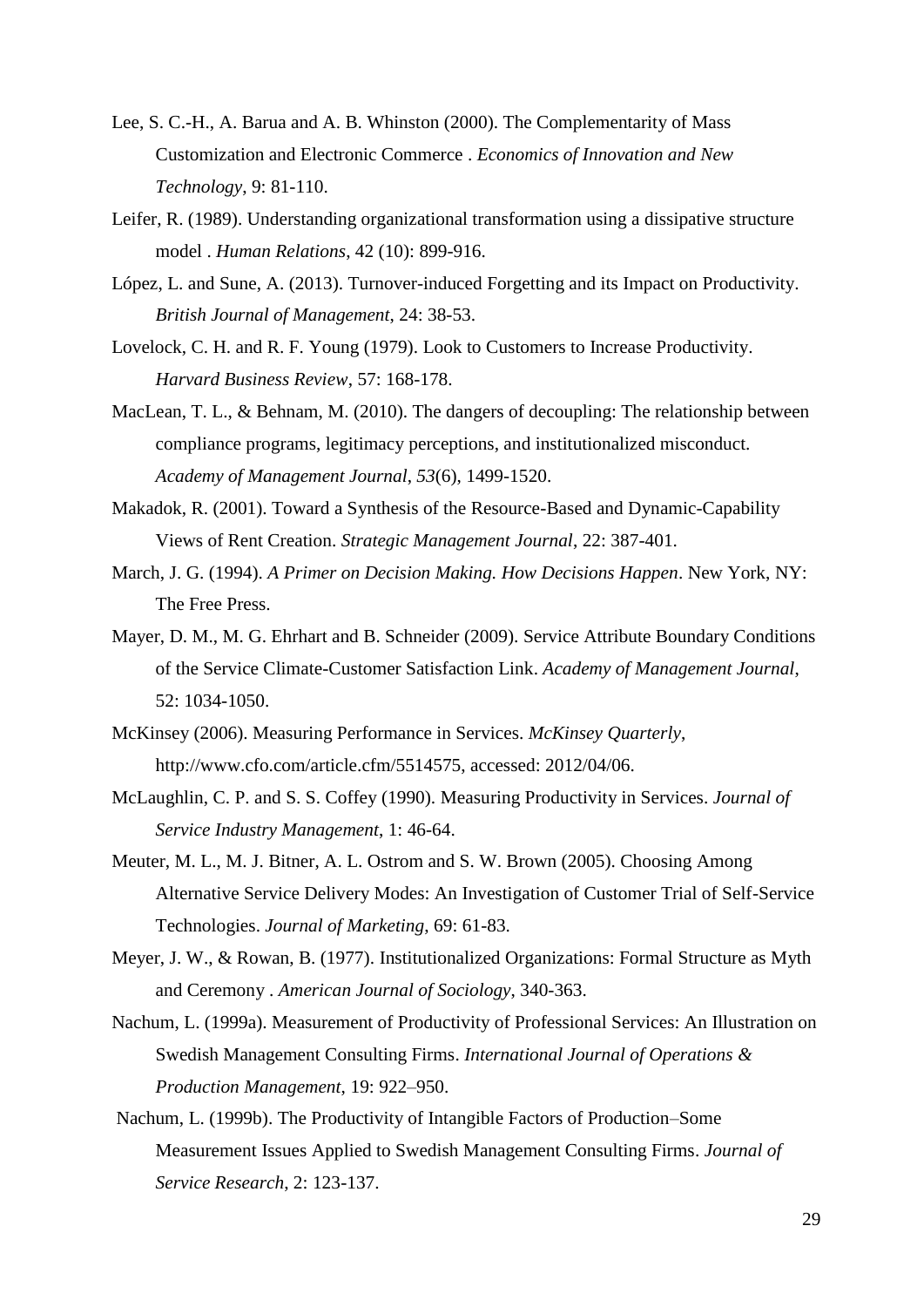- Nagy, M. S. (2002). Using a single-item approach to measure facet job satisfaction. *Journal of Occupational and Organizational Psychology*, 75, 77-86.
- Neely, A., J. Mills, K. Platts, M. Gregory and H. Richards (1994). Realising Strategy through Measurement. *International Journal of Operations & Production Management*, 14: 140- 152.
- Newman, K. L. (2000). Organizational transformation during institutional upheaval . *Academy of Management Review*, 25 (3): 602-619.
- O'Cass, A. and L. Ngo (2011). Examining the Firm's Value Creation Process: A Managerial Perspective of the Firm's Value Offering Strategy and Performance. *British Journal of Management*, 22: 646-671.
- Ostrom, A. L., M. J. Bitner, S. W. Brown, K. A. Burkhard, M. Goul, V. Smith-Daniels, H. Demirkan and E. Rabinovich (2010). Moving Forward and Making a Difference: Research Priorities for the Science of Service. *Journal of Service Research*, 13: 4-36.
- Parasuraman, A. (2010). Service Productivity, Quality and Innovation: Implications for Service-Design Practice and Research. *International Journal of Quality and Service Sciences*, 2: 277–286.
- Podsakoff, P. M., S. B. MacKenzie, J-Y. Lee and N. P. Podsakoff (2003). Common Method Biases in Behavioral Research: A Critical Review of the Literature and Recommended Remedies. *Journal of Applied Psychology*, 88: 879-903.
- Podsakoff, P. M., MacKenzie, S. B., and Podsakoff, N. P. (2012). Sources of Method Bias in Social Science Research and Recommendations on How to Control It . *Annual Review of Psychology*, 63: 539-569.
- Pollard, C. E. and S. C. Hayne (1998). The Changing Face of Information Systems Issues Facing Small Firms. *International Small Business Journal*, 16: 70-88.
- Prajogo, D. I. and M. Goh (2007). Operations Management Activities and Operational Performance in Service Firms. *International Journal of Services Technology and Management*, 8: 478-490.
- Pullen, A., P. D. Weerd-Nederhof, A. Groen, M. Song and O. Fisscher (2009). Successful Patterns of Internal SME Characteristics Leading to High Overall Innovation Performance. *Creativity and Innovation Management*, 18: 209-223.
- Rust, R. T. and M.-H. Huang (2012). Optimizing Service Productivity. *Journal of Marketing*, 76: 47-66.
- Sahay, B.S. (2005). Multi-factor Productivity Measurement Model for Service Organization. *International Journal of Productivity and Performance Management*, 54: 7-22.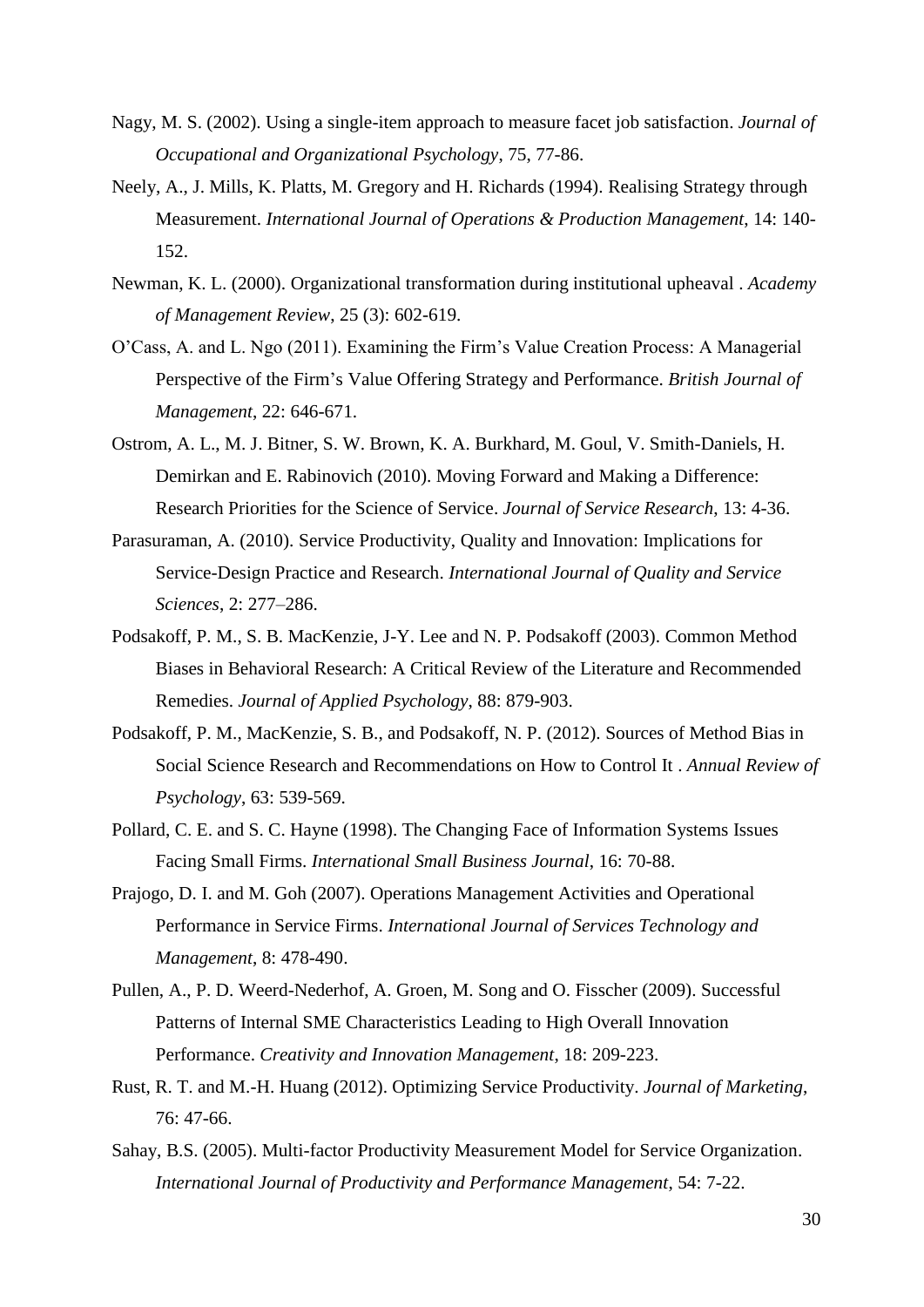- Scott, R. W. (2014). *Institutions and Organizations: Ideas, Interests, and Identities*, 4th ed. Thousand Oaks, CA: Sage.
- Singh, J. (2000). Performance Productivity and Quality of Frontline Employees in Service Organizations. *Journal of Marketing*, 64: 15-34.
- Sirmon, D. G. and M. A. Hitt (2009). Contingencies within Dynamic Managerial Capabilities: Interdependent Effects of Resource Investments and Deployment on Firm Performance. *Strategic Management Journal*, 30: 1375-1394.
- Soltani, E., R. van der Meer and T. M. Williams (2005). A contrast of HRM and TQM approaches to performance management: A survey. *British Journal of Management*, 16, 211-230.
- Sundbo, J. (2002). The Service Economy: Standardisation or Customization?. *Service Industries Journal*, 22: 93-116.
- Teece, D., G. Pisano and A. Shuen (1997). Dynamic Capabilities and Strategic Management. *Strategic Management Journal*, 18: 509-533.
- Teeratansirikool, L., Siengthai, S., Badir, Y., & Charoenngam, C. (2013). Competitive strategies and firm performance: the mediating role of performance measurement. *International Journal of Productivity and Performance Management*, *62*(2), 168-184.
- Tuli, K., A. K. Kohli, and S. G. Bharadwaj (2007). Rethinking Customer Solutions: From Product Bundles to Relational Processes. *Journal of Marketing*, 71: 1-17.
- Ulaga, W. and W. J. Reinartz (2011). Hybrid Offerings: How Manufacturing Firms Combine Goods and Services Successfully. *Journal of Marketing*, 75: 5-23.
- Vuorinen, I., R. Järvinen and U. Lehtinen (1998). Content and Measurement of Productivity in the Service Sector: A Conceptual Analysis with an Illustrative Case from the Insurance Business. *International Journal of Service Industry Management*, 9: 377-396.
- Walsh, G., P. Schubert and C. D. Jones (2010). Enterprise System Investments for Competitive Advantage: An Empirical Study of Swiss SMEs. *European Management Review*, 7: 180-189.
- Walsh, K., C. A. Enz and L. Canina (2008). The Impact of Strategic Orientation on Intellectual Capital Investments in Customer Service Firms. *Journal of Service Research*, 10: 300- 317.
- Wang, G., J. Wang, X. Ma and R. G. Qiu (2010). The Effect of Standardization and Customization on Service Satisfaction. *Journal of Service Science*, 2: 1-23.
- Wirtz, J., P. Chew and C. Lovelock (2012). *Essentials of Services Marketing*, 2th ed. Singapore: Pearson.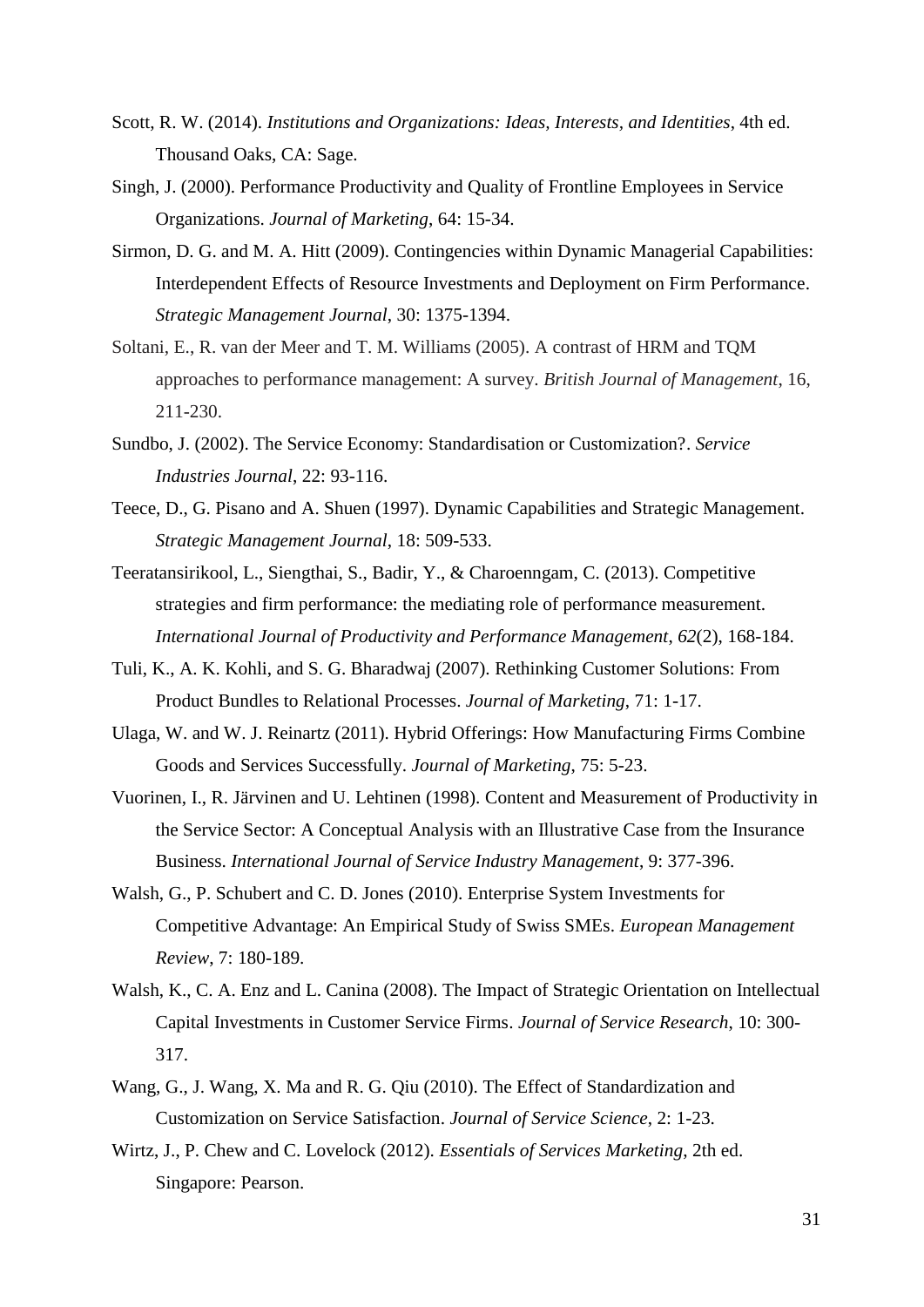Xue, M. and P. T. Harker (2002). Customer Efficiency: Concept and Its Impact on E-Business Management. *Journal of Service Research*, 4: 253-267.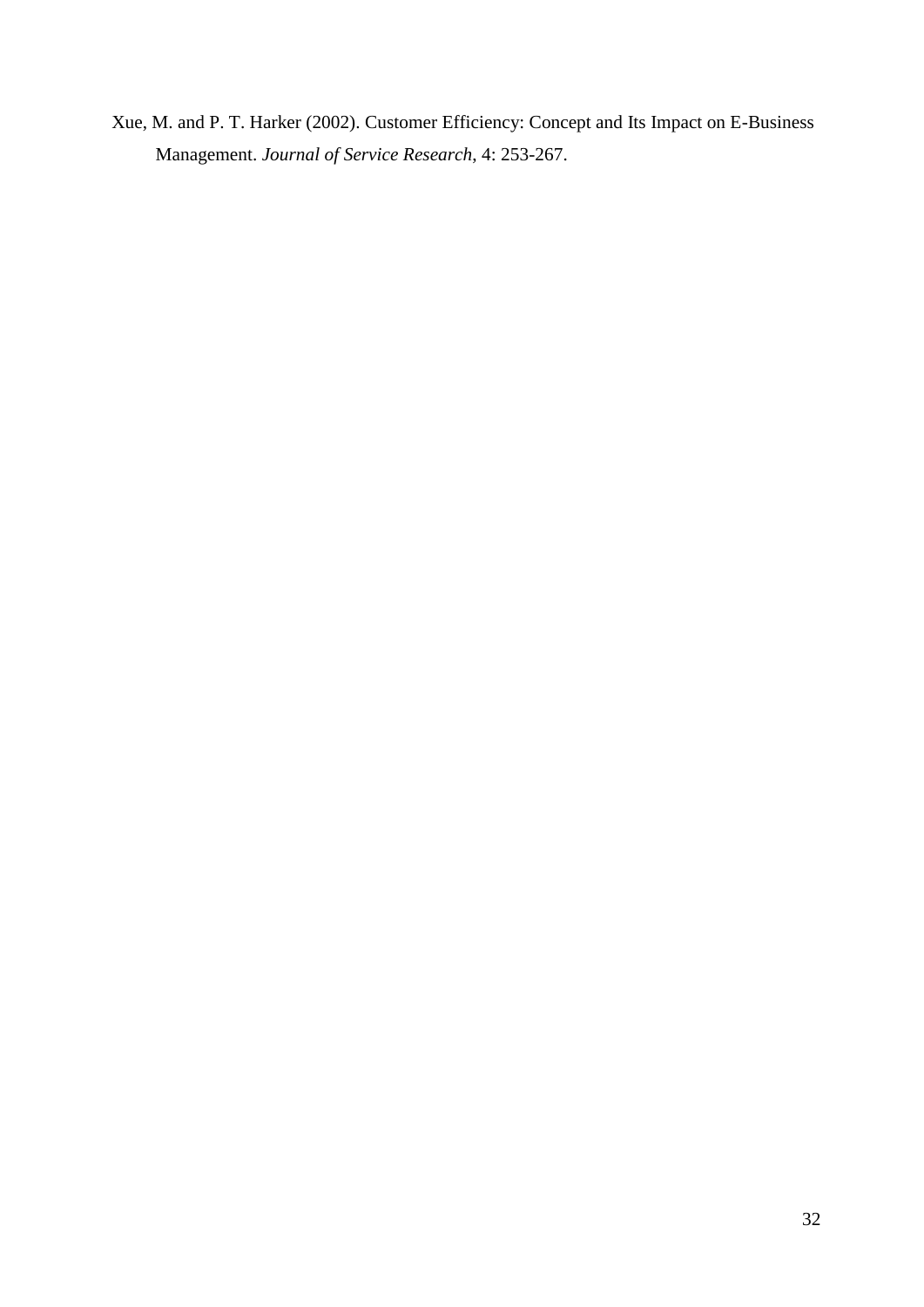

FIGURE 1 Conceptual model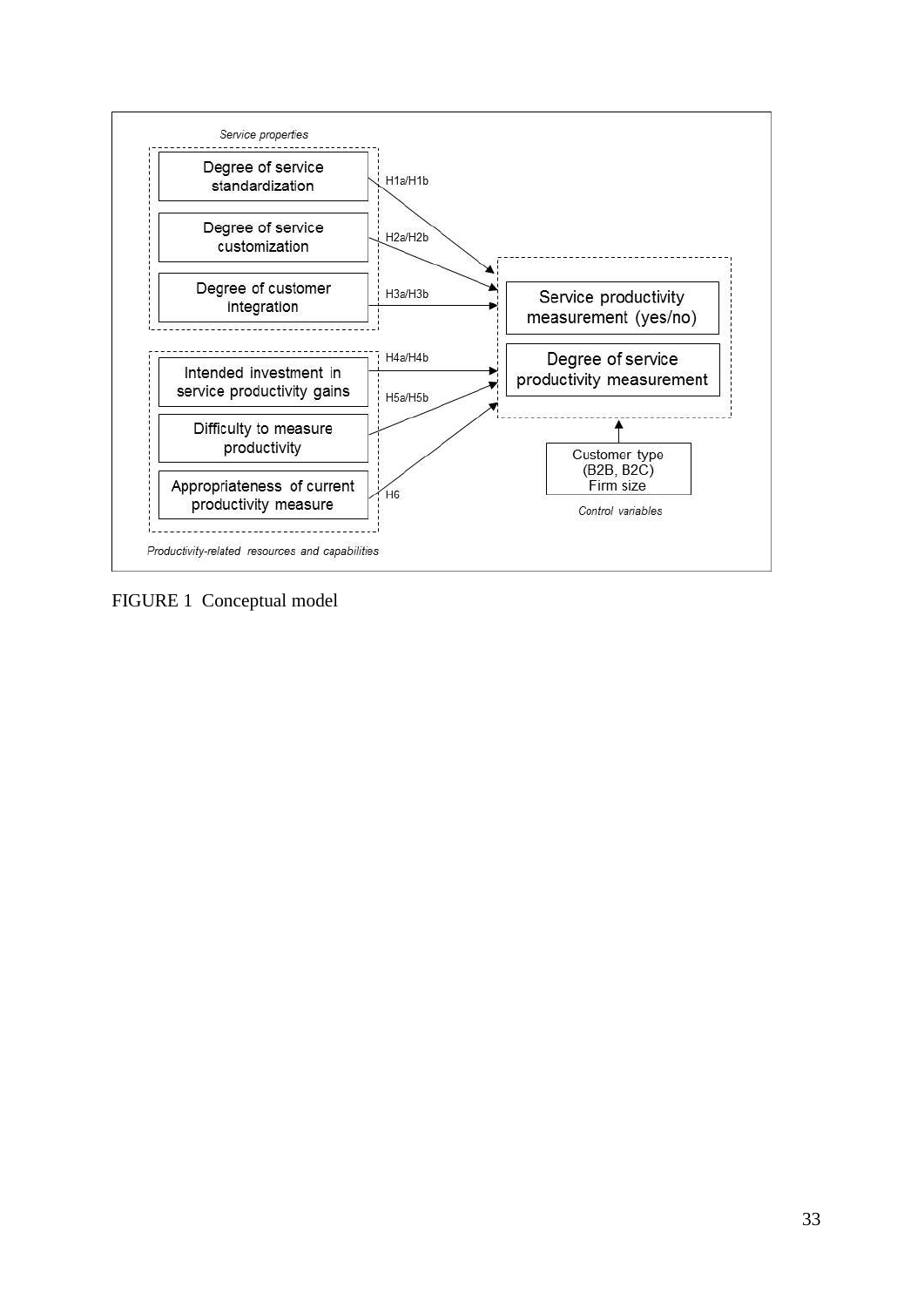|                            |          | <b>Standard</b> |       |       |        |  |
|----------------------------|----------|-----------------|-------|-------|--------|--|
|                            | B        | Error           | Wald  | Sig.  | Exp(B) |  |
| <b>Predictor variables</b> |          |                 |       |       |        |  |
| Service standardization    | 0.64     | 0.281           | 5.171 | 0.023 | 1.896  |  |
| Service customization      | 0.262    | 0.262           | 1.004 | 0.316 | 1.300  |  |
| Customer integration       | $-0.010$ | 0.223           | 0.002 | 0.963 | 0.990  |  |
| Investments                | 0.212    | 0.263           | 0.648 | 0.421 | 1.236  |  |
| Difficulty to measure      | 0.048    | 0.464           | 0.011 | 0.918 | 1.049  |  |
| Co-variables               |          |                 |       |       |        |  |
| Customer type              | 0.066    | 0.082           | 0.647 | 0.421 | 1.068  |  |
| Size (#employees)          | 0.012    | 0.004           | 7.236 | 0.007 | 1.012  |  |

# TABLE 1 Logistic regression results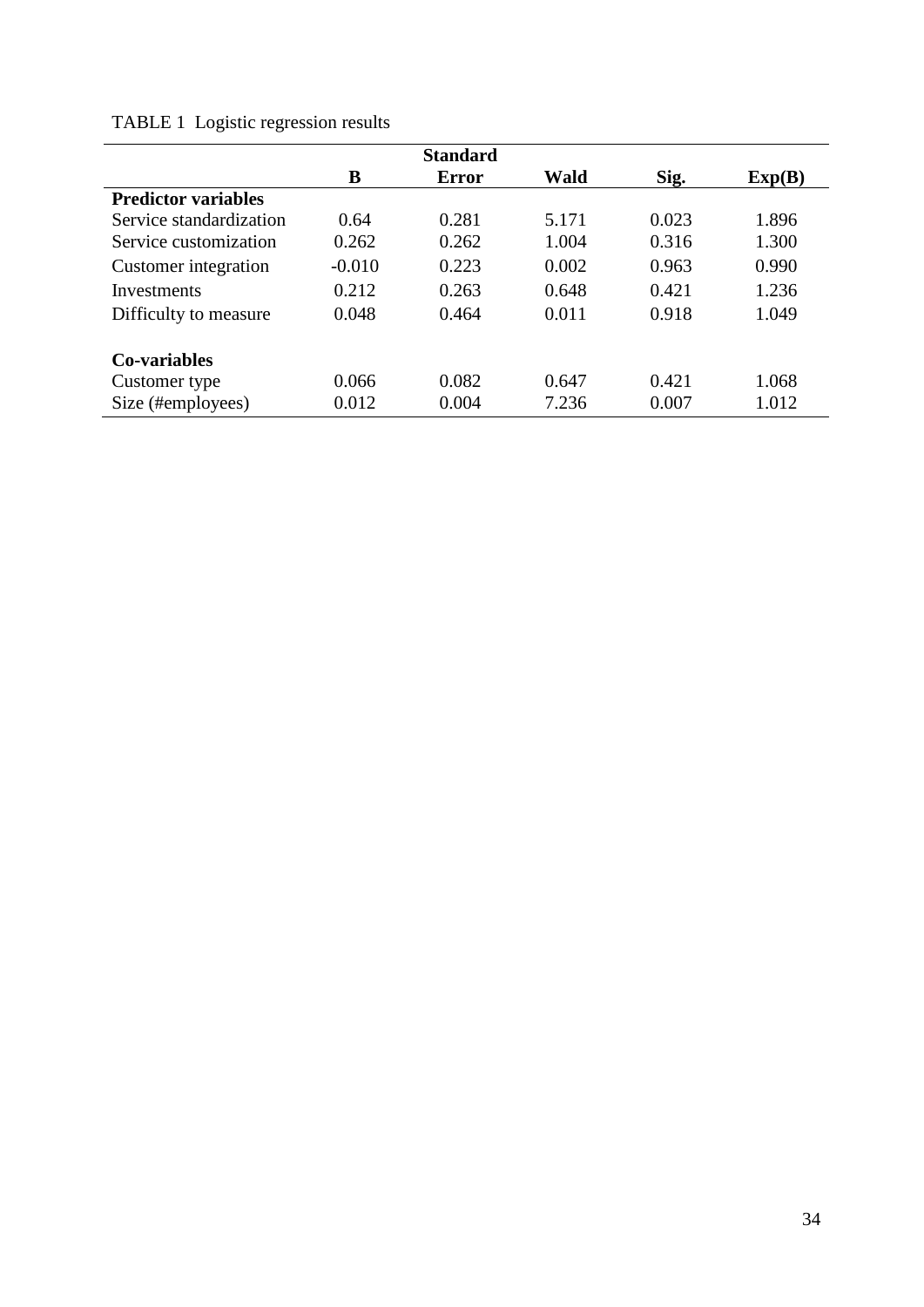# TABLE 2 Multiple regression results

|                            | B        | <b>Beta</b> | t-Value  | Sig.  | <b>Variance</b><br><b>Inflation</b><br><b>Factor</b> |
|----------------------------|----------|-------------|----------|-------|------------------------------------------------------|
| <b>Predictor variables</b> |          |             |          |       |                                                      |
| Service standardization    | 0.311    | 0.265       | 4.523    | 0.000 | 1.226                                                |
| Service customization      | 0.188    | 0.156       | 2.689    | 0.008 | 1.205                                                |
| Customer integration       | $-0.174$ | $-0.162$    | $-2.887$ | 0.004 | 1.125                                                |
| <b>Investments</b>         | 0.181    | 0.164       | 2.933    | 0.004 | 1.117                                                |
| Appropriate measures       | 0.245    | 0.154       | 2.704    | 0.007 | 1.167                                                |
| Difficulty to measure      | $-0.421$ | $-0.197$    | $-3.312$ | 0.001 | 1.272                                                |
| Co-variable                |          |             |          |       |                                                      |
| Customer type              | 0.022    | 0.064       | 1.180    | 0.239 | 1.071                                                |
| Size (#employees)          | 0.000    | 0.082       | 1.446    | 0.149 | 1.165                                                |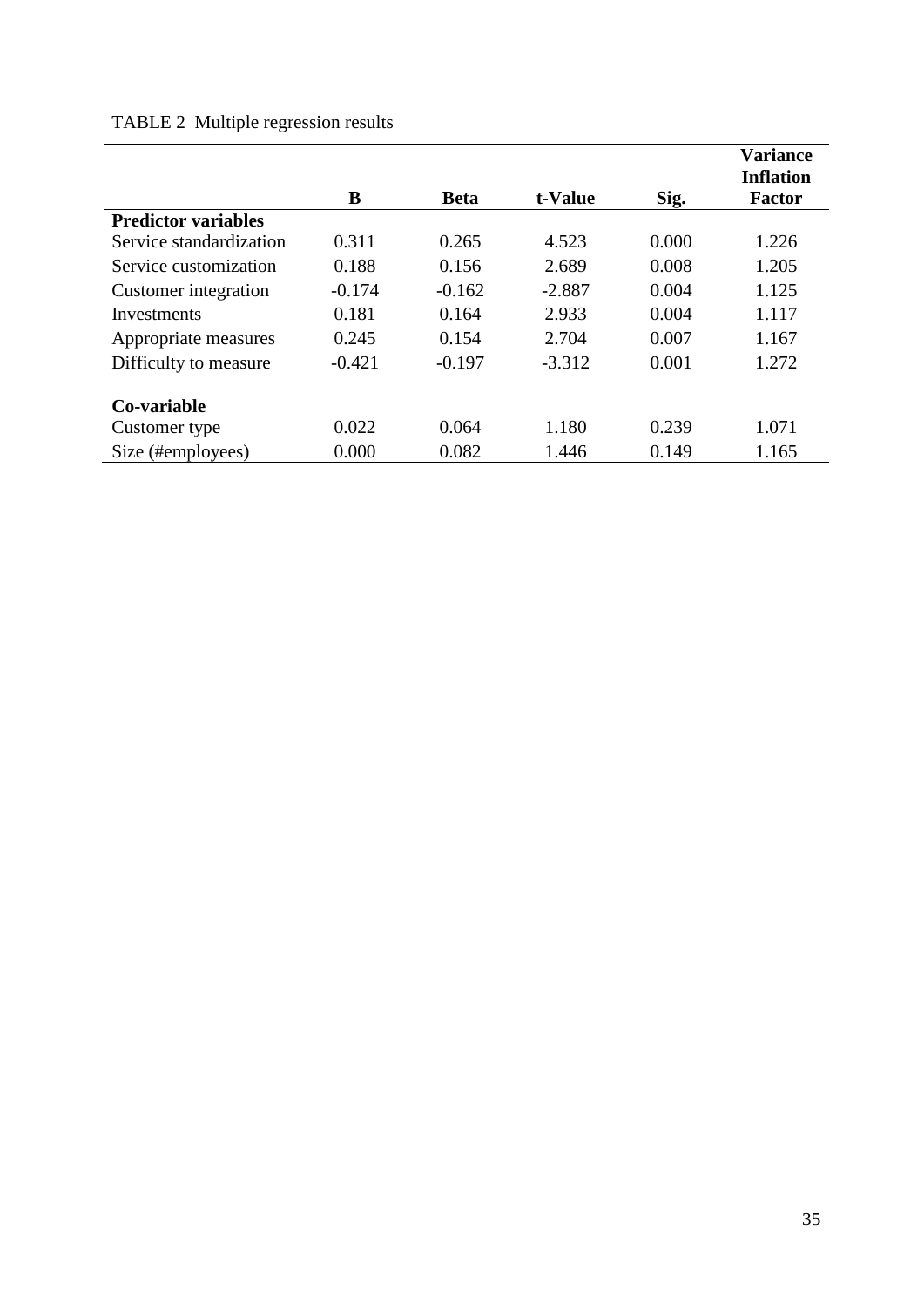|              | Name / Gender | Age | Position / Industry                           | Demographic Details                        |
|--------------|---------------|-----|-----------------------------------------------|--------------------------------------------|
| $\mathbf{1}$ | Alexander / m | 42  | Managing director / point of sale<br>software | Married, master's degree                   |
| 2            | Dietrich / m  | 43  | Area manager / telecommunications             | Divorced, secondary school<br>graduation** |
| 3            | Ralph / m     | 42  | Division manager / insurances                 | Married, master's degree                   |
| 4            | Axel / m      | 43  | Managing director / logistics                 | Married, bachelor's degree                 |
| 5            | Hartmut / m   | 48  | President / Estate agent                      | Married, high school graduate*             |
| 6            | Leonard / m   | 40  | Senior manager / IT consulting                | Single, master's degree                    |
| 7            | Jakob $/m$    | 52  | Director / hotel                              | Single, bachelor's degree                  |
| 8            | Henning / m   | 68  | Director / auditing                           | Married, PhD                               |
| 9            | Lucas $/m$    | 36  | Managing director / retailing                 | Married, master's degree                   |
| 10           | Stephan / m   | 54  | Branch manager / franchised<br>restaurant     | Married, secondary school<br>graduation    |
| 11           | Tanja / $f$   | 38  | Manager / hotel                               | Single, bachelor's degree                  |
| 13           | Otto $/m$     | 42  | Manager / bank                                | Married, bachelor's degree                 |
| 14           | Rita $/f$     | 38  | Director / network equipment and<br>services  | Divorced, master's degree                  |
| 15           | Volker / m    | 46  | Managing director / electrical<br>engineering | Married, bachelor's degree                 |

APPENDIX 1 Description of informants

Note: m=male; f=female. \*German equivalent is *Abitur*. \*\*German equivalent is *Realschulabschluss*. The real names of informants have been replaced to ensure confidentiality